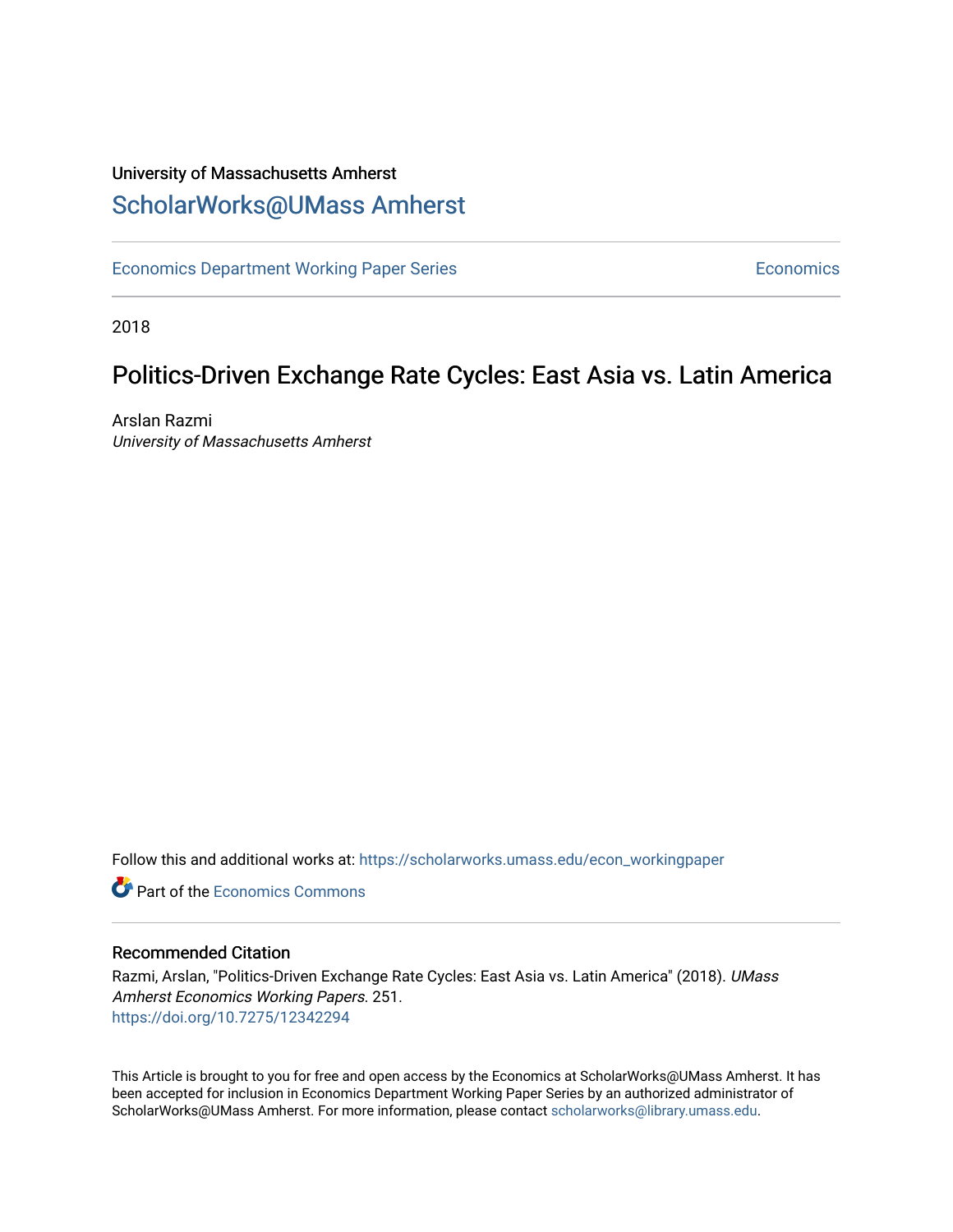# Politics-Driven Exchange Rate Cycles: East Asia vs. Latin America

Arslan Razmi University of Massachusetts at Amherst

June 19, 2018

#### Abstract

I develop the implications for real exchange rate cycles of different policy preferences, focusing in particular on broadly stylized features of major Latin American and East Asian economies. Recent political science literature has emphasized the role of factors such as the influence of the manufacturing sector and the nature of labor markets. I formalize some of these insights in a developing country framework with policy makers who inter-temporally optimize and voters/audiences that are incompletely informed. Given the choice between assigning greater weight to immediate worker purchasing power versus generating manufacturing employment and income over time, I show that countries where policy makers choose the former are more likely to experience cycles with overvaluation, current account deficits, and abrupt (postponed) devaluations.

Keywords: Political business cycles, real exchange rate, capital accumulation, balance of payments.

JEL codes: O25, D72, F41, O14.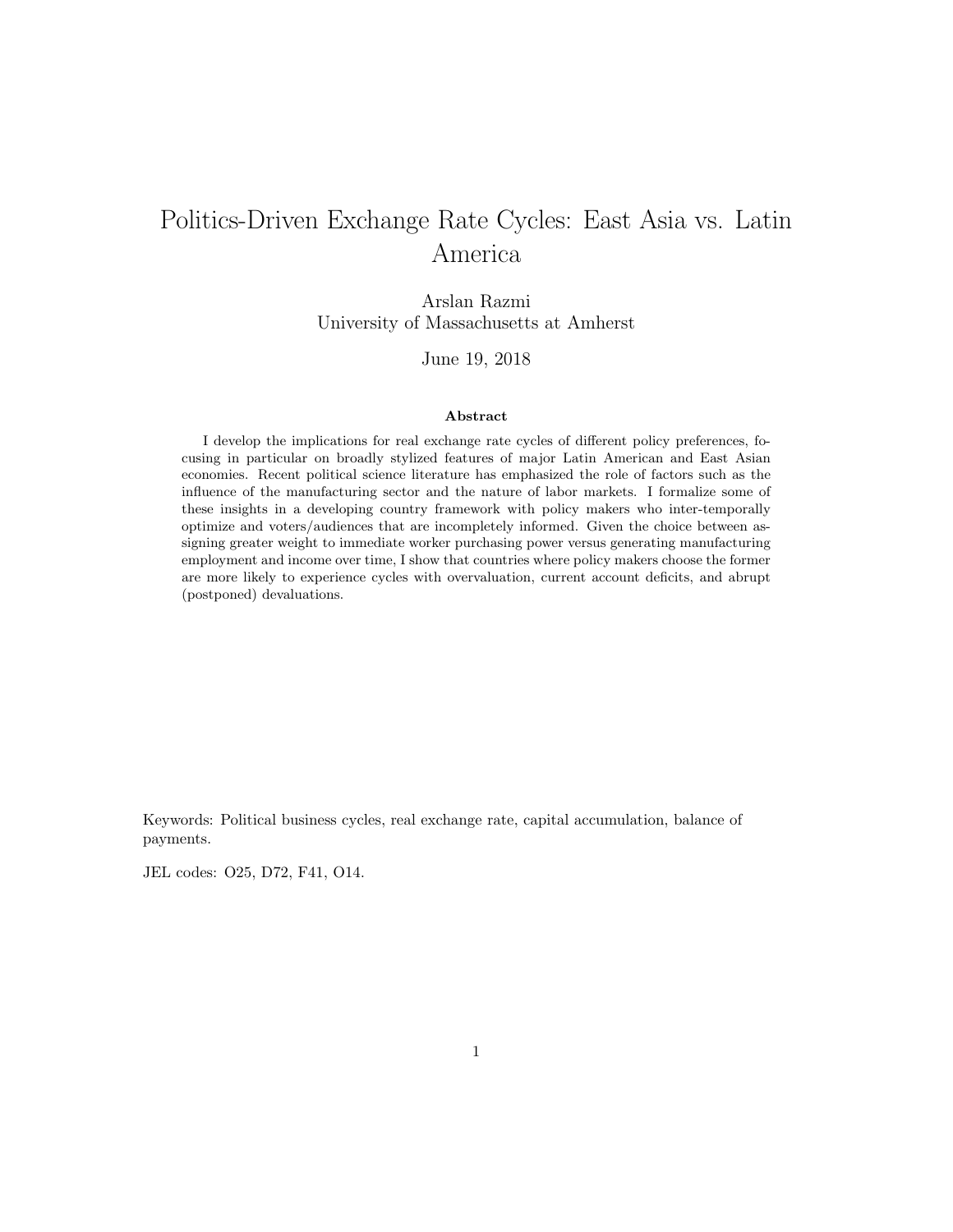### 1 Introduction

Political and economic considerations intertwine in myriad ways to influence policy. A vast body of literature, beginning with Nordhaus [1975], has attempted to formalize salient features of these interactions. The overarching theme, both theoretically and empirically, has been to explore whether and how governments adjust macroeconomic policy-making around politically significant dates – for example, general elections – to boost their popularity, and, in doing so, generate political business cycles. This paper attempts to contribute to this literature by exploring the implications of differences in preferences that are generated by deeper differences in initial conditions and production structures. In the process, I incorporate stylized features of developing economies and formalize insights from strands of political science and political economy literature. In particular, studies have found differences between the nature of political business cycles in Latin America and East Asia. I attempt to provide an explanation for such differences by showing how they may depend critically on the relative weights that voters assign to immediate purchasing power versus gradual employment and wage growth. Specifically, countries where policy makers prioritize the former are more likely to experience cycles with overvaluation, current account deficits, and abrupt post-election devaluations.

The existing body of literature on political business cycles is too large to explore in this limited space. It largely comes in two flavors. Earlier opportunistic models, such as Nordhaus [1975] and Lindbeck [1976] assumed voter myopia and nominal rigidities that encourage short-term cyclical macroeconomic policies while a second generation of contributions, such as Rogoff and Sibert [1988] and Persson and Tabellini [1990], are built on the central assumption that voters have asymmetric information regarding incumbent competence, rendering salience to signalling between rational voters and incumbents. A related strand, narrows in on the role of partisan priorities in a multiparty system. Early exemplars of this literature include Hibbs [1977], Chappell and Keech [1986] and Alesina [1987]. Other literature expanded the focus to include open economy issues (see van der Ploeg [1989] and Ellis and Thoma [1996] for example).

Much of the related literature has focused on fiscal and monetary policy, output, the exchange rate and inflation in demand-constrained economies. This is true for both theoretical and empirical studies.<sup>1</sup> Given this context, it makes sense that most of the studies have related to advanced industrialized democracies. First, these tend to be representative democracies, and the idea of policy-induced cycles seems more appealing in a democratic context with regular electoral cycles. Second, political and economic data are more readily available for these countries. Several developing countries have been long-existing democracies, however, and data limitations have significantly eased for major developing countries in recent times. One can argue, moreover, that electoral democracies are not the only political configurations in which policy makers feel the heat of accountability in a consistent manner. The East Asian countries provide a relevant historical example where, even in their pre-democratic periods, an implicit social contract based on the promise of modernization and rapid economic growth appears to have given constituents the occasional ability to hold the authorities' feet to the proverbial fire. This case has been made, implicitly or explicitly, by a number of studies in subsequent years that have looked at developing economies. Schuknecht [1996], for example, find the existence of fiscal spending cycles in a group of 35 developing countries, although Schuknecht [1999] find that this applies only to countries with fixed exchange rates and

<sup>1</sup>See Alesina et al. [1993] and Drazen [2001] for examples of the latter. Also, see Drazen and Eslava [2010] for a somewhat dated survey.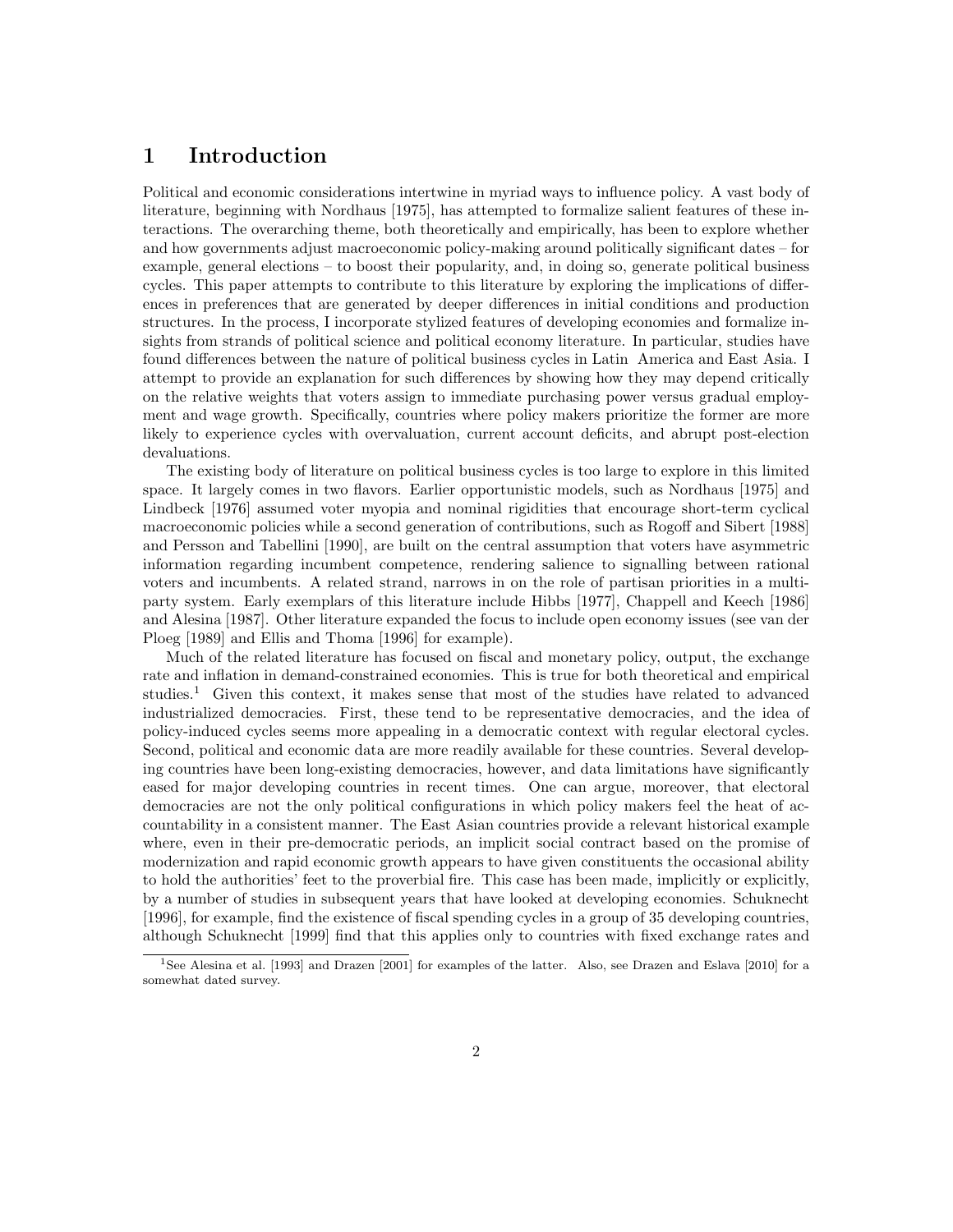adequate reserve levels. Shi and Svensson [2002] and Shi and Svensson [2006] find political business cycle effects in both democratic and undemocratic countries.<sup>2</sup>

Indeed, broader studies have found political business cycle effects to be stronger in developing countries than in developed countries (see Shi and Svensson [2002], Shi and Svensson [2006]), and in newer democracies rather than old ones (see Brender and Drazen [2005]). This is not surprising perhaps considering that developed countries tend to have better established and more independent institutions. Among developing countries, Latin American countries are probably the most widely investigated, with the conclusions generally supportive of the presence of political cycles (Stein and Streb [2004], Stein et al. [2005], Cermeno et al. [2010], Bonomo and Terra [2005] and Frieden et al.  $[2001]$ ).

The literature cited above has gone a considerable way in helping us understand the nature of political business cycles in developing economies. However, several unique characteristics of developing economies appear to have been largely ignored. First, low-income developing economies are capital scarce, almost by definition, and have large pools of underemployed labor in the traditional/nonmodern sectors of the economy. Thus, the policy premium on capital accumulation is likely to be much higher. Second, it is important to note that capital accumulation does not merely serve as a route to output expansion but also as a mechanism for modernization and higher productivity. The modern industrial sector in developing economies is generally the relatively capital-intensive one and deepening this sector generates better quality jobs. Moreover, by generating demand for non-tradables, and thus reducing underemployment in that sector, capital accumulation is likely to indirectly raise wages economy-wide.<sup>3</sup> Ryou [2008](p. 76), for example, notes the presence of a social consensus in Korea that the depreciation of the real exchange rate benefits the population regardless of whether they work for the tradable sector or not, "since they believe growth in the tradable sector spreads to the rest of their economy."

The difference between the modern industrial sector with formal jobs and wage bargaining through organized institutions on the one hand and the rural/traditional sector lacking organized labor institutions creates an insider-outsider distinction between these two groups of workers. One implication that we explore formally in the next section is that policy makers may be forced to face a trade-off between pursuing policies that directly raise industrial sector wages versus those that raise economy-wide employment through capital accumulation. While these insider/outsider distinctions exist in industrialized economies as well, the stakes are likely to be higher at the margin in capital scarce economies.

Another stylized feature of developing economies is the large overlap between the tradable sector and industrial activities (including modern agriculture). Much of traditional services and agriculture are typically non-tradable due to high transportation costs, sanitary requirements, and quality issues. This means that the real exchange rate, i.e., the relative price of tradables, assumes a significant role in a development policy geared towards industrialization. Governments have a variety of policy options including monetary and fiscal policy, capital controls, saving incentives, and foreign exchange reserve management, and the evidence suggests that at least some governments have successfully employed these instruments to manage real exchange rates.<sup>4</sup>

Finally, developing countries are much more prone to balance of payments-related problems,

<sup>2</sup>Other examples of developing country studies include Pasco-Fonte and Ghezzi [2001] for Peru, Bonomo and Terra [1999] and Klein and Sakurai [2015] for Brazil, Guo [2009] and Tao [2006] for China, and Soh [1988] for South Korea. <sup>3</sup>See Razmi et al. [2012] for a formal model that illustrates the mechanisms involved.

<sup>4</sup>See Guzman et al. [2017] for a discussion of the various options available to policy makers to influence the real exchange rate.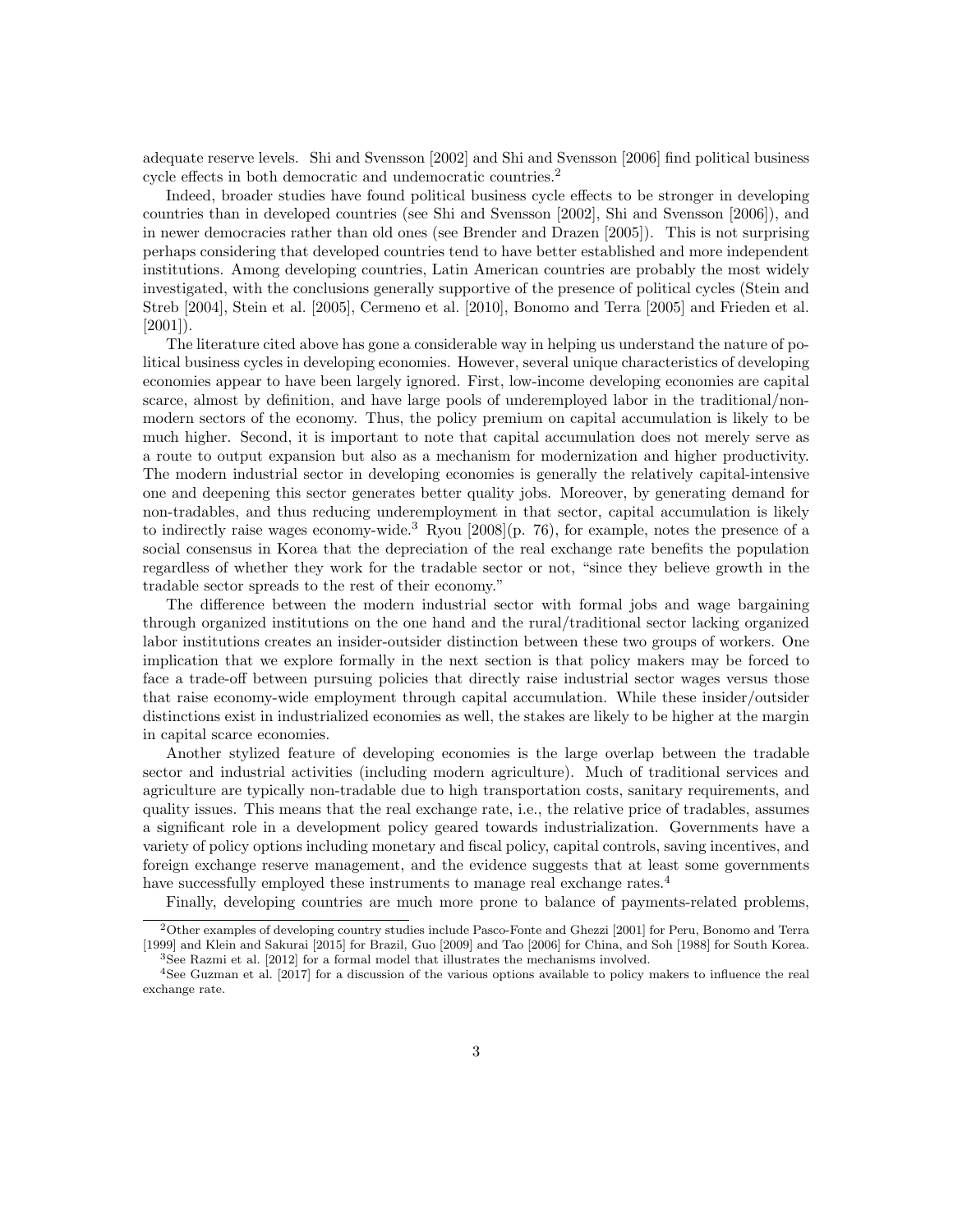including at the extremes, sudden stops and crisis.

The stylized features of developing countries mentioned above shed light on the importance of the modern industrial sector and the real exchange rate as a relative price. Policy makers may use the latter as an instrument of development policy rather than just a means to boost shortrun spending on domestic goods. Such use may be more constrained under some circumstances compared to others, For example, political economy literature, such as Frieden and Broz [2006], and Steinberg [2015], suggests that countries tend to maintain undervalued exchange rates occur when (a) there is a relatively significant presence of industry, and (2) the government has some control over labor unions and the financial system. This paper formalizes some of these arguments.

#### 2 Some stylized differences

This brings us to the crux of the present paper. Recent literature suggests that Asian countries tend to have real exchange rate cycles that differ markedly from those found in Latin American countries.<sup>5</sup> In particular, while the latter are found to exhibit immediate post-election depreciations followed by appreciations and current account deficits leading up to the next elections, the former experience the opposite. These cycles translate into differences in averages over time. Frieden [2015](p. 188), for instance, notes the contrast between the "habitually overvalued" Latin American currencies and the "habitually undervalued" East Asian ones. To the extent that exchange rate movements reflect policy stances, what explains this divergence?

Four key factors may contribute to explaining differences between Latin America and East/Southeast Asia in real exchange rate policy patterns at the cyclical level:

- 1. initial conditions: Asian countries tended to begin with greater informality/underemployment in the post World War II decades of decolonization,
	- 2. employment generation: greater labor-intensity of export production in Asia,

3. historical memory: Asian populations may place greater emphasis on expanding the tradable sector given the patterns of export-led growth in the past, and

4. affiliation of the median voter: greater present employment in the tradable sector (as a proportion of total employment) in East Asia compared to Latin America.

Huang and Terra [2016] emphasize argument (4) while Ryou [2008] argues for (3). These arguments help explain recent trends in East Asia, after it had already industrialized (so that tradable employment was high). But we need to go back to initial conditions to explain why these patterns emerged and persisted in Asia. Surplus labor and underemployment – so that real wages deviated from the marginal product of labor – and an expectation that (initially) labor-intensive industrialization will significantly help lift demand and employment in the rest of the economy, that is arguments 1 and 2, play an important role here.<sup>6</sup>

A look at historical data may help illuminate the emergence of long-run average differences from short-run patterns. Figure 1 illustrates some key differences based on a sample of 10 Latin American and 7 East and Southeast Asian economies. These are the largest economies in the respective regions for which: (1) the average manufacturing to GDP ratio for the period 1960-2016

<sup>5</sup>See Huang and Terra [2016] and Ryou [2008].

<sup>6</sup>See Sachs [1985] for statistics regarding the relatively low initial level of urbanization and unionization in East Asia compared to Latin America.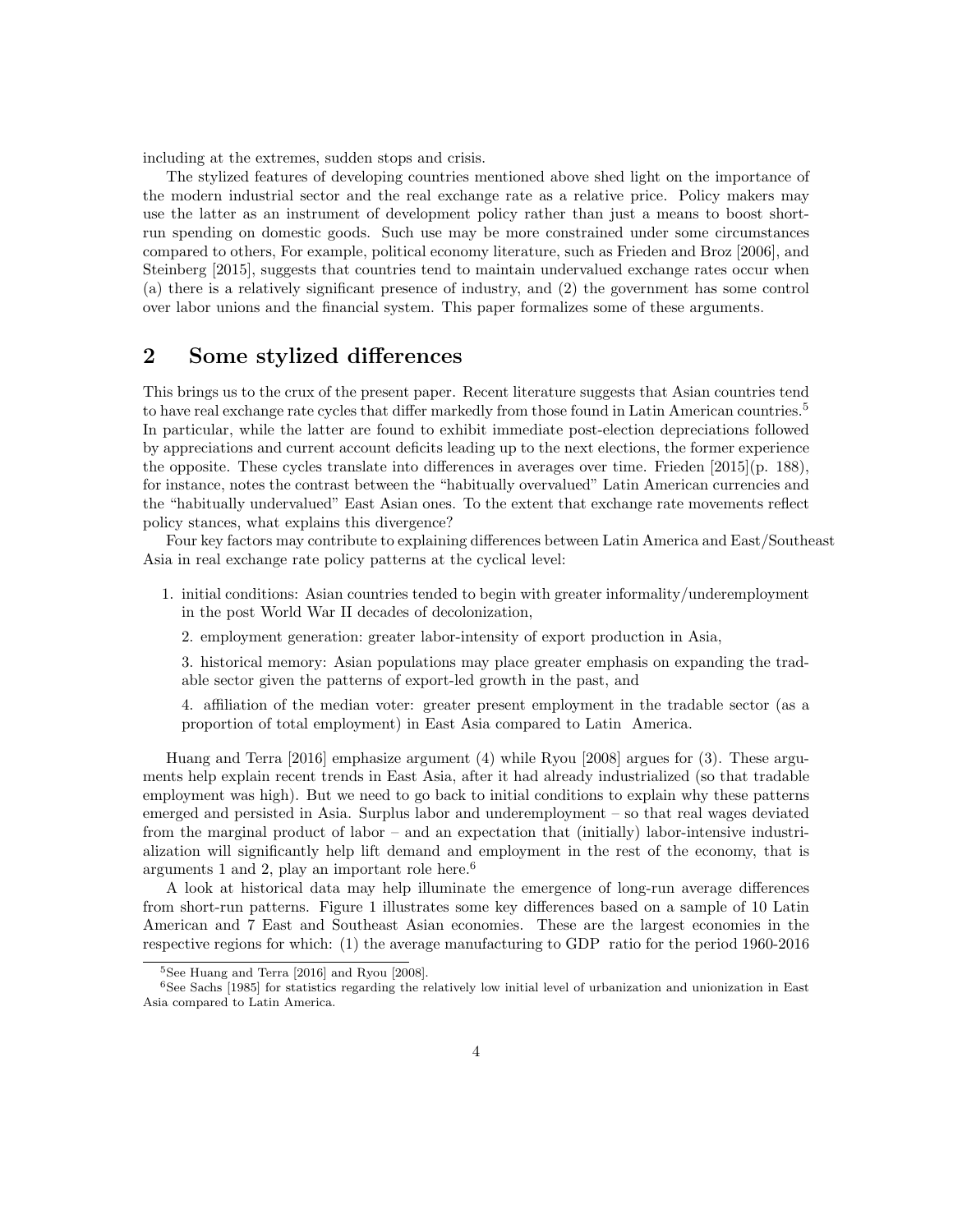is greater than 15 percent (to ensure that these have significant tradable sectors and to exclude offshore banking havens), and (2) the relevant data are available for most of that period.<sup>7</sup> The numbers reported are averages for the period 1960-2016, except for China. In this latter case, we average the data over the period 1980-2016, to limit coverage to the period following the initiation of market-oriented reforms.

The column titled Underval reports the degree of undervaluation.<sup>8</sup> Positive numbers indicate real undervaluation. Almost half the Asian countries under consideration experienced real undervaluation, on average, while the same is true for only two of the Latin American countries. Moreover, while the Latin American countries experienced, on average, a slight (1 percent) overvaluation over the period, the Asian economies experienced significant (about 13 percent) undervaluation. The expected implications of this difference are reflected in the behavior of the current account, measured as a proportion of the GDP (CA-GDP). Almost the entire sample of Latin American countries ran a current account deficit, on average, while, with the exception of the Philippines, the Asian countries ran surpluses. In terms of overall cross-sectional averages, the Latin American sample experienced a deficit of 1.78 percent of GDP while the Asian countries experienced a surplus of 2.69 percent.

Other interesting differences emerge from the numbers provided in the table. Real undervaluation in Asia co-existed with a higher average share of: (1) manufacturing in total value-added, Manuf-GDP, an average of 25.3 percent in Asia versus 19.7 percent in Latin America, (2) exports in GDP, Exports-GDP, (56.6 percent versus 19.7 percent), and (3) industrial employment in total employment, *Indus-Emp* (26.4 percent versus 21.4 percent). Although not perfect measures, these three proportions help give us some idea of the relative sizes of the tradable sector.

The last two columns titled  $Inv_T$  and  $Inv_N$  convey a similar picture. The two variables proxy for the shares of investment in the tradable and non-tradable sectors, respectively. The Penn World Tables (PWT 9.0) classifies investment into 4 types by assets: (1) structures (residential and nonresidential), (2) machinery, (3) transportation equipment, and (4) other assets such as patents. I classify (1) as non-tradable investment, and the sum of (2) and (3) as tradable investment. Table 1 shows that investment in Asia, with an average of 42.2 percent for  $Inv_T$ , was more tilted towards machinery and transportation equipment than that in Latin America, where the corresponding average was 36.8 percent. Conversely, with an average of 60 percent, Latin American investment was more biased toward structures than Asia (average 52.1 percent). To the extent that the tradable manufacturing sector is more intensive in the use of machinery and equipment than the services sector in developing countries, this is consistent with the larger picture that emerges from the table.

In sum, a look at the data for the period 1960-2016 indicates that, unlike Latin American countries, Asian countries, on average, had undervalued real exchange rates, current account surpluses, and a greater bias in growth towards the tradable sector. This suggests that differences in real exchange rate and current account behavior between the two countries are structural, and partly reflect cyclical differences that translate into longer-term behavior. The interests of the median

<sup>7</sup> Indonesia, Cambodia, and Vietnam satisfied criteria (1) but not (2). Guyana and Honduras satisfied both criteria but were excluded to limit the number of Latin American countries to the largest 10 (based on GDP in 1990, i.e., the approximate middle of the period under consideration). Real undervaluation (Underval) and investment shares  $(Inv_T \text{ and } Inv_N)$  for all the countries (including Taiwan) were calculated from Penn World Tables 9.0 data while all the other variables were calculated based on data from the World Bank's World Development Indicators. For Taiwan, data other than that required for calculating real undervaluation came from the the Statistical Bureau's National Statistics Republic of China (Taiwan) and the Central Bank of the Republic of China (Taiwan).

<sup>&</sup>lt;sup>8</sup>The degree of undervaluation (*Underval*) is an index calculated following Rodrik [2008]. It takes into account the Balassa-Samuelson effect and is comparable across countries and over time.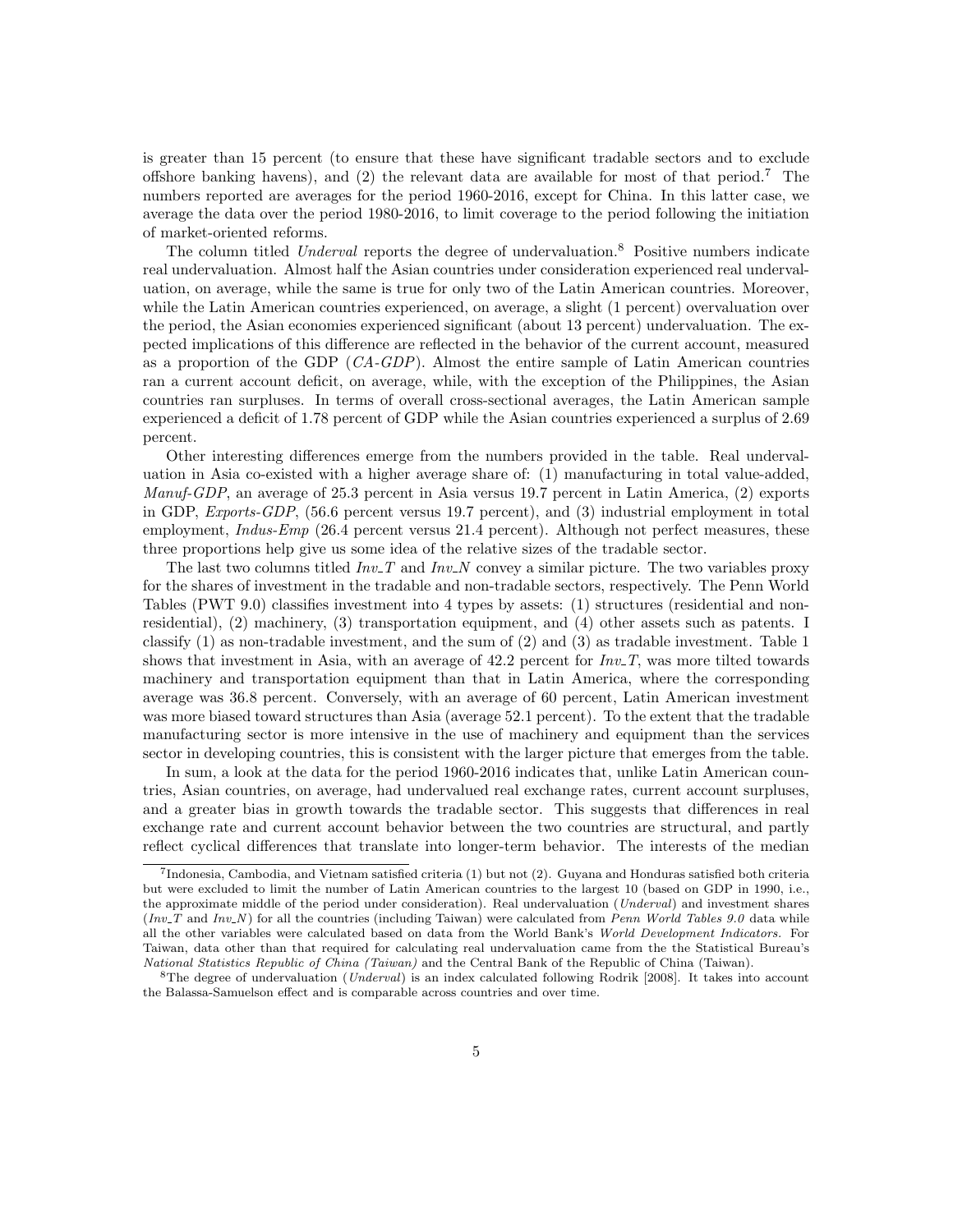|                | Underval | CA-GDP  | Manuf-GDP | Indus-Emp | Export-GDP | Inv T | Inv N |
|----------------|----------|---------|-----------|-----------|------------|-------|-------|
| Argentina      | $-0.59$  | $-0.92$ | 26.45     | 24.72     | 11.12      | 38.23 | 59.04 |
| <b>Bolivia</b> | $-0.04$  | $-2.21$ | 15.17     | 20.26     | 25.52      | 51.15 | 48.73 |
| <b>Brazil</b>  | $-0.04$  | $-2.04$ | 23.90     | 21.21     | 9.54       | 34.99 | 59.19 |
| Chile          | $-0.03$  | $-2.88$ | 20.11     | 24.31     | 25.49      | 33.31 | 64.68 |
| Colombia       | 0.10     | $-2.18$ | 18.55     | 19.75     | 15.33      | 27.60 | 67.91 |
| Dominican      |          |         |           |           |            |       |       |
| Rep.           | 0.00     | $-3.88$ | 20.49     | 22.14     | 26.44      | 29.61 | 69.58 |
| Ecuador        | 0.20     | $-1.77$ | 17.33     | 18.50     | 19.93      | 33.88 | 56.18 |
| Mexico         | 0.23     | $-1.93$ | 20.47     | 24.43     | 18.01      | 31.64 | 66.79 |
| Peru           | 0.13     | $-3.69$ | 18.10     | 15.20     | 18.86      | 50.98 | 46.36 |
| Venezuela      | $-0.08$  | 3.65    | 16.23     | 23.11     | 26.94      | 36.62 | 62.19 |
| Latam 10       | $-0.01$  | $-1.78$ | 19.68     | 21.36     | 19.72      | 36.80 | 60.07 |
|                |          |         |           |           |            |       |       |
| China          | 0.46     | 2.28    | 32.99     | 28.73     | 14.24      | 31.57 | 67.37 |
| Korea, Rep.    | $-0.10$  | 0.66    | 24.69     | 28.05     | 27.78      | 36.39 | 56.09 |
| Malaysia       | 0.18     | 2.89    | 21.10     | 30.07     | 71.40      | 48.65 | 48.78 |
| Philippines    | 0.13     | $-1.25$ | 23.97     | 15.86     | 29.03      | 35.04 | 52.25 |
| Singapore      | $-0.14$  | $-0.78$ | 21.91     | 25.78     | 168.52     | 45.98 | 48.59 |
| Taiwan         | 0.19     | 7.23    | 29.40     | 36.16     | 47.08      | 47.08 | 43.39 |
| Thailand       | 0.21     | 7.79    | 23.33     | 20.17     | 38.28      | 50.54 | 48.39 |
| Asia 7         | 0.13     | 2.69    | 25.34     | 26.40     | 56.62      | 42.18 | 52.12 |

\*Underval = Undervaluation, CA-GDP = current account as a proportion of GDP,

Manuf-GDP = Manufacturing share of GDP, Indus\_Emp = share of industrial employment,

Export-GDP = export share of GDP,  $Inv_T = share$  of investment in machinery and transportation equipment, Inv\_N = share of investment in residential and non-residential structures

Figure 1: Various variables for Latin America and East and Southeast Asia averaged over the period (1960-2016)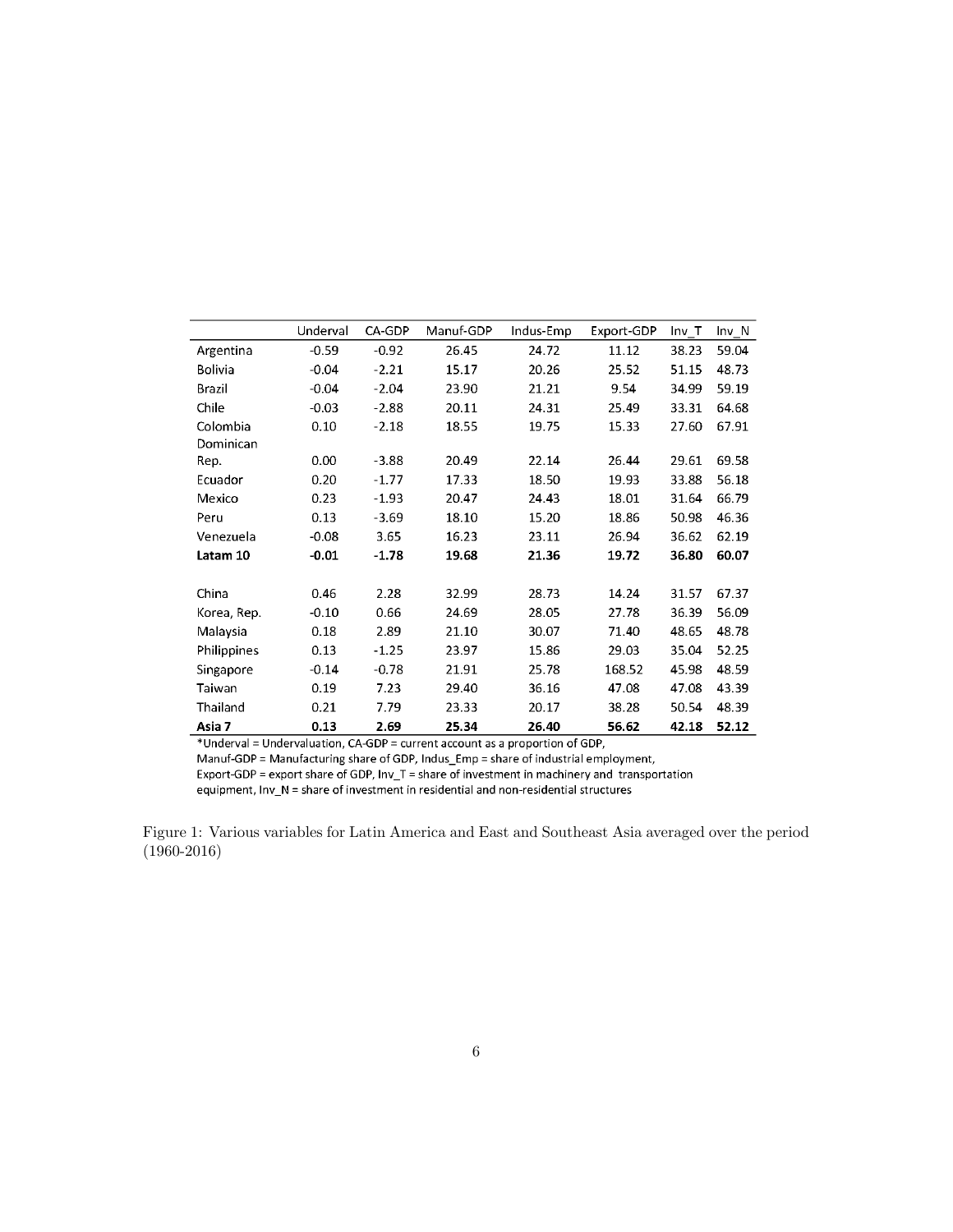voter may have been more closely aligned with the tradable sector in East Asia than in Latin America and this is likely to have influenced exchange rate policy.

This paper looks more closely at the consequences of electoral considerations varying between groups of countries. Due to differences in initial conditions, economic structures, and the laborintensity of tradable employment, populations may differ in their preferences when it comes to economic policy. My analysis highlights the trade-offs involved between the level of the real wage on the one hand, and the change in real wages and industrial employment on the other. The main contributions here lie in: (1) shifting focus from the real exchange rate as an instrument to boost demand expansion to more development-related issues, (2) exploring how differences in policy objectives affect the cyclical and average evolution of the current account, employment, capital, and wages, (3) helping explain the difference between Asian and Latin American experiences based on policy preferences driven by initial conditions and structural differences.

The next section develops the basic stylized frameworks for the two regions and draws out the implications. Section 4 concludes.

## 3 Different Strokes for Different Folks

I hypothesize that underlying economic structures and history may have led Asian and Latin American policymakers to choose objectives differently, and that this may help explain some of the differences in observed real exchange rate, investment, real wage, and current account behavior. Here my main interest lies in differences in real exchange rate policy. Politicians in both regions prioritize rising real wages and attempt to minimize macroeconomic volatility through foreign exchange reserve accumulation, but Asian authorities are willing to let wages rise with a lag, and only through capital accumulation and the resulting shrinkage of rural un/underemployment. The key difference, i.e., the primary emphasis on capital accumulation versus immediate real wage growth, defines different trajectories for the main variables of interest. Most interestingly, from the perspective of this paper, whereas the optimal path of the real exchange rate involves monotonic appreciation of the real exchange rate over the cycle followed by a jump depreciation on election day for Latin America, the corresponding trajectory for Asia initially involves gradual depreciation that persists possibly all the way through the lead up to the election. The real exchange rate may or may not jump in either direction on election day. Both the nature of the cyclical behavior and the resulting long-run averages are consistent with the suggestive evidence discussed earlier in Section 1.

This section develops these ideas employing two stylized settings, one for East Asia and another for Latin America.

#### 3.1 Asia

As discussed earlier, high initial underemployment, lack of labor unions that were independent of the state, the influence and size of the manufacturing sector, and an expectation that capital accumulation and industrialization will lead over time to rising employment and real wages appears to have weighed the scales in favor of capital accumulation. Policy focused on investment and stability is likely, in addition, to assign weights to dampening real wage volatility (which helps promote investment) and maximizing the accumulation of foreign exchange reserves. Given this context, let's consider an environment where policy makers maximize an objective functional  $V_A$ such that: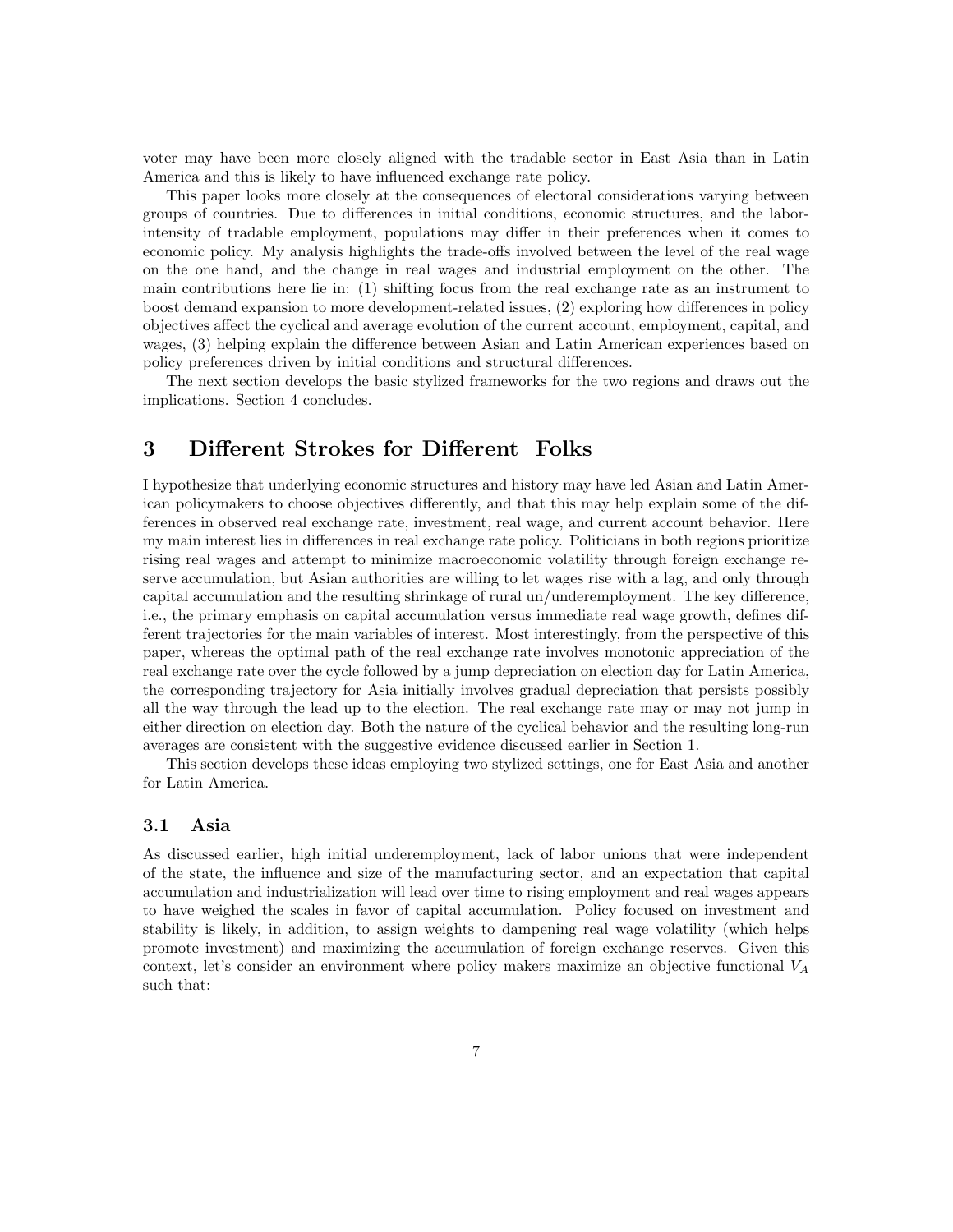$$
V_A \equiv \int\limits_0^T \left[ \sigma K - \frac{\psi}{2} (w - q)^2 + \phi B \right] e^{\rho t} dt \tag{1}
$$

where K and B denote the level of the capital stock and foreign exchange reserves, respectively,  $w$ is the real wage in terms of non-tradables,  $q$  is the real exchange rate, that is the price of tradables relative to non-tradables,  $\rho$  is the rate of memory loss (the negative of the discount rate), and  $\sigma$ ,  $\psi$ , and  $\phi$  are the weights assigned to each objective. The variables are defined in terms of log-deviations.

The real wage  $w$  is a function of the level of the capital stock (the appendix sketches a simple model to illustrate the underlying mechanisms).<sup>9</sup> This reflects the generation of employment by the expansion of the tradable sector that then shrinks the pool of underemployed labor available to the non-tradable sector.

$$
w = \gamma K \tag{2}
$$

The evolution of the capital stock – recall that, in this set-up, it is only the tradable, industrial sector that uses capital – over time is a negative (linear) function of the real wage in terms of tradables. That of foreign exchange reserves depends positively and linearly on the real exchange rate. For simplicity, I ignore foreign investment income and the private financial account, which historically have been much smaller categories for East Asian countries compared to major Latin American ones, thanks to relatively closed capital accounts. Employing dots to represent time derivatives and employing equation (2), these behaviors can be captured as follows:

$$
\dot{K} = \beta(q - \gamma K) \tag{3}
$$

and,

$$
B = \delta(q - \overline{q}) \tag{4}
$$

where  $\bar{q}$  is the real exchange rate associated with a balanced current account,  $K(0) = K_0$  and  $B(0) = B_0$ . From hereon, I employ  $\bar{q}$  as the benchmark level of the real exchange rate so that undervaluation (overvaluation) corresponds to  $q > \langle \langle \rangle \bar{q}$ . The initial level of capital stock  $K_0$  is given as is the initial level of reserves. Policy makers face a finite horizon problem, the time horizon being defined by political/electoral considerations. Since there are no fixed target for the state variables, the shadow values must be zero at the terminal point where  $t = T$ .

Based on eqs. (1)-(4), the current value Hamiltonian can be defined as  $H \equiv \sigma K - \frac{\psi}{2} (\gamma K - q)^2 +$  $\phi B + \lambda \beta (q - \gamma K) + \mu \delta (q - \overline{q})$ , where  $\lambda$  and  $\mu$  are the shadow prices of capital and foreign exchange reserves, respectively, and the first order conditions are given by:

$$
q - \gamma K = \frac{\beta \lambda + \delta \mu}{\psi} \tag{5}
$$

$$
\dot{\lambda} = -\sigma - \gamma \delta \mu - \rho \lambda \tag{6}
$$

$$
\dot{\mu} = -\phi - \rho \mu \tag{7}
$$

<sup>9</sup>See also Razmi et al. [2012] for a more comprehensive framework that yields wage growth as a function of the capital stock in a capital-scarce economy with underemployment.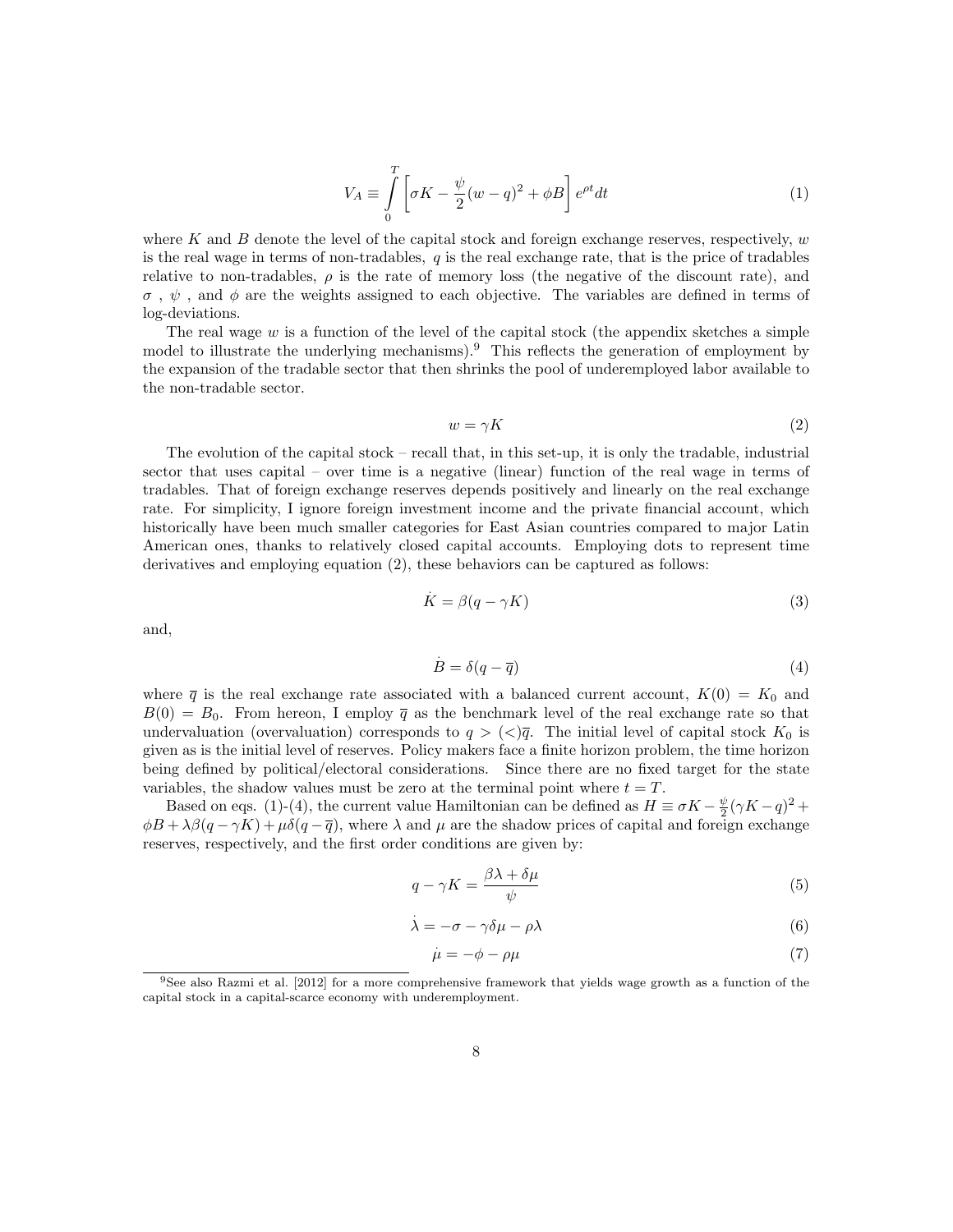where equation  $(5)$  was substituted in to derive equation  $(6)$ . I assume throughout that investment is sensitive enough to the relative price signal so that  $\beta \gamma > \rho$ . Solving equation (7) and using the terminal value condition  $\mu(T) = 0$ , yields the time path for  $\mu$ .

$$
\mu(t) = \frac{\phi}{\rho} \left[ e^{\rho(T-t)} - 1 \right] \tag{8}
$$

Substituting this solution into equation (6) and solving forward given  $\lambda(T) = 0$  then yields the trajectory for  $\lambda$ .

$$
\lambda(t) = \left(\sigma - \frac{\gamma \delta \phi}{\rho}\right) \frac{e^{\rho(T-t)} - 1}{\rho} + \frac{\gamma \delta \phi}{\rho} (T-t) e^{\rho(T-t)} \tag{9}
$$

The shadow values of both foreign exchange reserves and capital decline with time. The shadow value of capital is positive as long as sufficient emphasis is placed on capital accumulation, i.e.,  $\sigma > \frac{\gamma \delta \phi}{\rho}$ . Notice that this is a sufficient but by no means necessary condition.

Thanks to eqs. (3) and (5), we can now derive the time path of the capital stock after substitution from the trajectories of the shadow values, as given by eqs. (8) and (9), and employing the initial value condition  $K(0) = K_0$ .

$$
K(t) = K_0 + \frac{\beta}{\rho \psi} \left\{ \frac{\beta \gamma \delta \phi}{\rho} e^{\rho (T-t)} - \left[ \beta \sigma - \left( \frac{\beta \gamma}{\rho} - 1 \right) \delta \phi \right] \right\} t + \frac{\beta}{\rho^2 \psi} \left\{ \left[ \beta \sigma - \left( \frac{\beta \gamma}{\rho} - 1 \right) \delta \phi \right] + \beta \gamma \delta \phi \left( T - \frac{1}{\rho} \right) \right\} \left[ e^{\rho T} - e^{\rho (T-t)} \right] (10)
$$

The greater the weight assigned to capital accumulation, the higher is the capital stock at any given point in time along the optimal trajectory. A sufficient, although not necessary condition for the capital stock to be monotonically increasing with time is that  $\beta\sigma > \left(\frac{\beta\gamma}{\rho} - 1\right)\delta\phi$ .<sup>10</sup> Since we have already assumed that investment is sufficiently sensitive to the real exchange rate so that  $\beta \gamma > \rho$ , this condition requires that the policy function assigns a high weight to capital, and that the real wage response to capital accumulation be relatively low. These are plausible assumptions for Asia where, as discussed earlier, the initial conditions involved high underemployment and a premium on capital accumulation in the industrial sector. Given the satisfaction of this condition, investment . starts off in positive territory and declines to zero at  $t=T$ , i.e.,  $K(T)=0$ . The real exchange rate policy has, by the end of the cycle, run its course as far as investment is concerned.

We are now in a position to solve for the time path of the control variable, i.e., the real exchange rate. Employing eqs. (3) and (10) yields:

$$
q(t) = \gamma K_0 + \frac{1}{\rho \psi} \left[ \beta \sigma - \left( \frac{\beta \gamma}{\rho} - 1 \right) \delta \phi \left\{ \frac{\beta \gamma}{\rho} \left[ e^{\rho T} - e^{\rho (T - t)} - \rho t \right] + \left[ e^{\rho (T - t)} - 1 \right] \right\} + \frac{\beta \gamma \delta \phi}{\rho \psi} \left\{ \frac{\beta \gamma}{\rho} \left[ \left( T - \frac{1}{\rho} \right) \left( e^{\rho T} - e^{\rho (T - t)} \right) + t e^{\rho (T - t)} \right] + (T - t) e^{\rho (T - t)} \right\} (11) 10 \text{The necessary condition is given by: } \left[ \beta \sigma - \left( \frac{\beta \gamma}{\rho} - 1 \right) \delta \phi \right] \frac{e^{\rho (T - t)} - 1}{\rho} + \frac{\beta \gamma \delta \phi}{\rho} (T - t) e^{\rho (T - t)} > 0 .
$$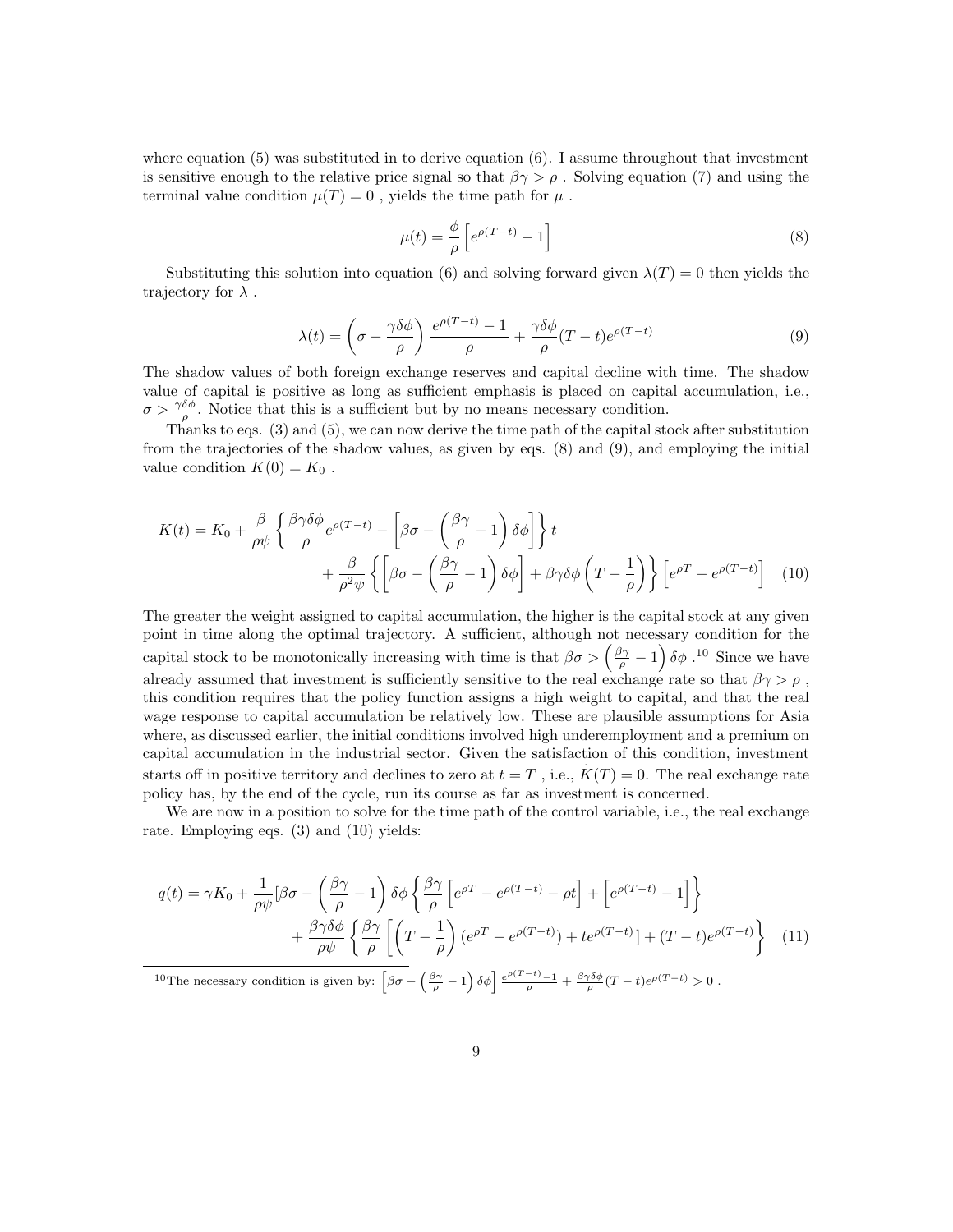If we impose, as a benchmark, initially balanced trade, i.e.,  $B = 0$ , so that  $q(0) = \overline{q}$ , we can derive a slightly modified expression for  $q(t)$  in terms of  $\bar{q}$  from equation (11).

$$
q(t) = \overline{q} + \frac{1}{\rho \psi} \cdot [\beta \sigma - \left(\frac{\beta \gamma}{\rho} - 1\right) \delta \phi] \left[ \left(\frac{\beta \gamma}{\rho} - 1\right) (e^{\rho T} - e^{\rho (T - t)}) - \beta \gamma t \right] + \frac{\beta \gamma \delta \phi}{\rho \psi} \left\{ \frac{\beta \gamma}{\rho} \left[ \left(T - \frac{1}{\rho}\right) (e^{\rho T} - e^{\rho (T - t)}) + t e^{\rho (T - t)} \right] + (T - t) e^{\rho (T - t)} - T e^{\rho T} \right\} (12)
$$

The path of the real exchange rate is likely to be non-monotonic over the cycle. It is unambiguously appreciating at the end.<sup>11</sup> The direction of earlier movement depends on priorities and on the length of the cycle. The higher  $T$  is, the greater the likelihood that the real exchange rate initially depreciates. Since a central theme of this paper is to emphasize how an electoral focus on capital accumulation may have determined real exchange rate policy in Asia, it is important to note that the higher the relative weight assigned to the stock of capital relative to accumulation of reserves, the greater the likelihood that the real exchange rate will initially depreciate. In the extreme, when  $\phi = 0$ , the real exchange rate unambiguously depreciates over the first part of the cycle,<sup>12</sup> and the appreciation at the end is smaller. In this case, one can calculate the time  $t_c$  at which the depreciation turns into an appreciation:<sup>13</sup>

$$
t_c = T - \frac{1}{\rho} \ln \left( \frac{\beta \gamma}{\beta \gamma - \rho} \right) \tag{13}
$$

The time at which the initial depreciation reverses varies positively with the time horizon T for the cycle and the sensitivity of investment to the real exchange rate, and negatively with the rate of memory loss. In the event that  $\rho$  approaches zero,  $t_c \rightarrow T$ , i.e., the initial depreciation changes direction only at the very last moment before the elections.<sup>14</sup>

One can, under these conditions, also derive the *average* level of the real exchange rate  $\hat{q}$  over the cycle:

$$
\widehat{q} = \overline{q} + \frac{\beta \sigma}{\rho \psi} \left\{ \left( \frac{\beta \gamma}{\rho} - 1 \right) \left[ e^{\rho T} - \frac{e^{\rho T} - 1}{\rho T} \right] - \frac{\beta \gamma T}{2} \right\} \tag{14}
$$

The longer the cycle, that is the longer the period available available to policy makers, the greater the likelihood that the real exchange rate will be undervalued, on average. Also, the greater the weight assigned to capital accumulation (i.e.,  $\sigma$ ), the greater the average degree of undervaluation.

One can also derive the level of  $q$  at the end of the cycle relative to its initial level. A look at equation (12) should convince the reader that the higher  $\sigma$  is, the higher the likelihood that  $q(T) > q(0)$ . Again, to keep things simple, let's consider the case where  $\phi = 0$ . Then, it can be shown that,  $q(T) \leq q(0)$  as  $\frac{e^{\rho T}-1}{\rho} - T \leq \frac{e^{\rho T}-1}{\beta \gamma}$ . High wage sensitivity to the level of capital stock (as measured by  $\gamma$ ) induces policy makers to maintain a higher level of undervaluation up until the end.

The intuition underlying these results is relatively straightforward. When  $\sigma$  is high, politicians have an incentive to have as high a capital stock as possible at  $t = T$ . This requires starting with

 $^{11}q(T) = -\frac{\beta\sigma + \delta\phi}{\psi}$ .

<sup>&</sup>lt;sup>12</sup>In this case,  $q(0) = \frac{\beta \sigma}{\rho \psi} [(\beta \gamma - \rho) e^{\rho T} - \beta \gamma] > 0.$ 

<sup>&</sup>lt;sup>13</sup>In order to derive this expression, start with equation (12), and set  $\phi = 0$  and  $\dot{q}(t) = 0$ .

<sup>&</sup>lt;sup>14</sup>The function is undefined at  $\rho = 0$ .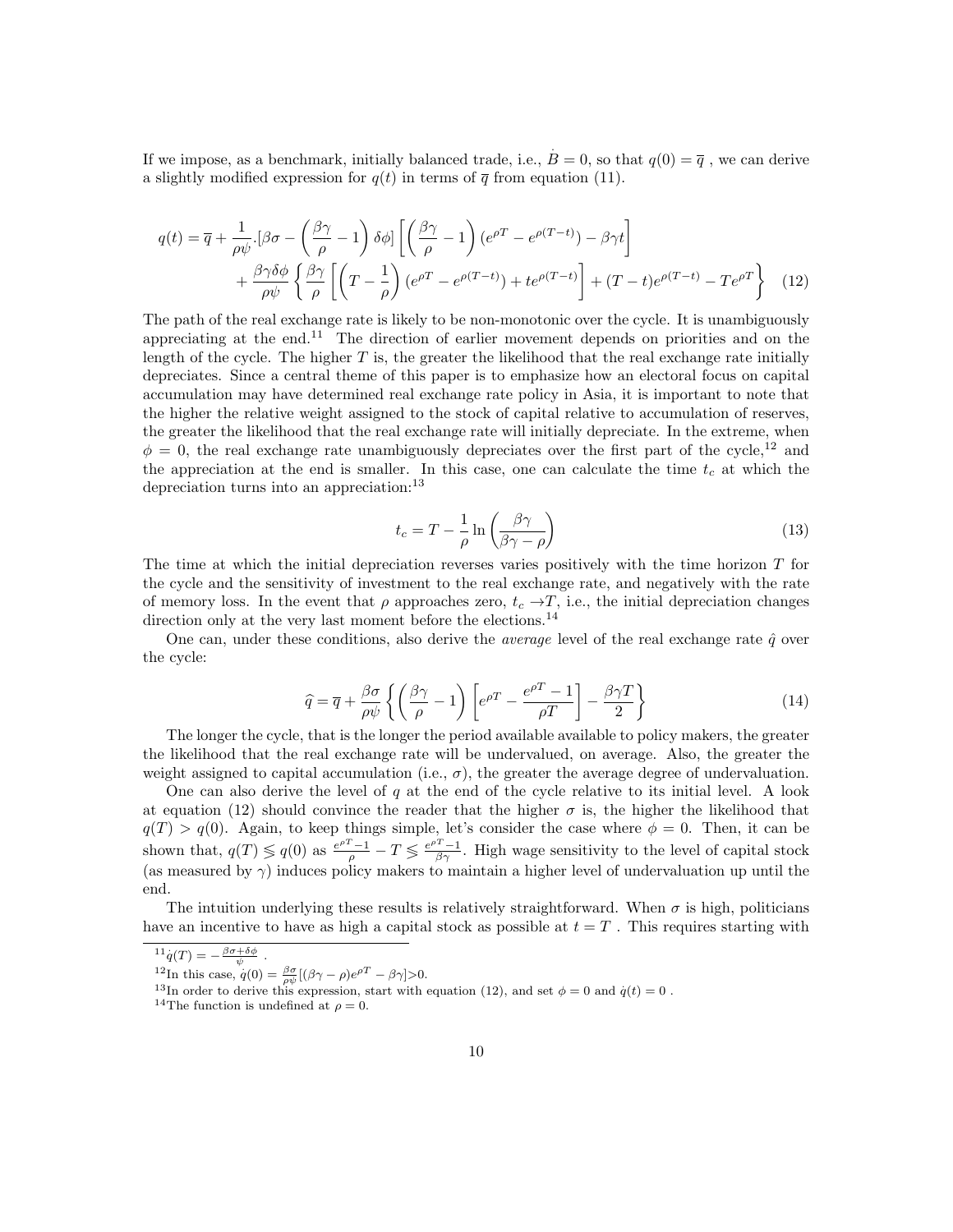a high (undervalued) real exchange rate and, therefore, high investment. As time passes and the real wage rises with capital accumulation, the incentive to depreciate strengthens as we approach later stages of the cycle. Notice also, that the average value of the real exchange rate over the cycle varies inversely with the penalty associated with real exchange rate volatility. In the extreme case, where  $\psi \to \infty$ , i.e., voters are infinitely averse to volatility, policy makers would maintain a constant q at the level consistent with balanced trade.

Starting with a balanced current account, one can see by plugging equation (12) into equation (4) that the balance may be be positive or negative at  $t = T$ .

$$
\dot{B}(t) = \frac{\delta}{\rho\psi} \left[ \beta\sigma - \left(\frac{\beta\gamma}{\rho} - 1\right) \delta\phi \right] \left[ \left(\frac{\beta\gamma}{\rho} - 1\right) (e^{\rho T} - e^{\rho(T-t)}) - \beta\gamma t \right] \n+ \frac{\beta\gamma\delta^2\phi}{\rho\psi} \left\{ \frac{\beta\gamma}{\rho} \left( T - \frac{1}{\rho} \right) \left[ (e^{\rho T} - e^{\rho(T-t)}) + te^{\rho(T-t)} \right] + (T-t)e^{\rho(T-t)} - Te^{\rho T} \right\} \tag{15}
$$

Not surprisingly (since  $q(0) = \overline{q}$  corresponds with a balanced current account), the condition for  $B(T) \geq 0$  is precisely identical to that for  $q(T) \geq q(0)$ . Greater emphasis on raising wages through capital accumulation leads to higher average undervaluation and current account surpluses.

Perhaps the evolution of the real wage is the most interesting aspect to look at in the context of political cycles. We know from equation (2) that the real wage in terms of tradables evolves in response to the evolution of the capital stock and the real exchange rate. In terms of levels, the movement over time can be derived from eqs.  $(2)$ ,  $(10)$  and  $(12)$ :

$$
w - q = (\gamma K_0 - q) + \frac{1}{\rho \psi} \left[ \beta \sigma - \left( \frac{\beta \gamma}{\rho} - 1 \right) \delta \phi \right] \left[ e^{\rho T} - e^{\rho (T - t)} \right] - \frac{\beta \gamma \delta \phi}{\rho \psi} \left[ (T - t) e^{\rho (T - t)} - T e^{\rho T} \right] (16)
$$

The real wage in terms of tradables at time T exceeds the initial level by the amount  $\frac{1}{\rho\psi}[\beta\sigma \left(\frac{\beta\gamma}{\rho}-1\right)\delta\phi$   $(e^{\rho T}-1)+\frac{\beta\gamma\delta\phi}{\rho\psi}Te^{\rho T}$ . Policy focused on capital accumulation has raised labor incomes, although at a declining rate, so that the pace of increase decelerates over the cycle.

To sum things up, the political business cycle that emerges – given sufficient emphasis on capital accumulation – consists of:  $(1)$  a real exchange rate that initially depreciates before it possibly reverses course at some point before  $t = T$ , (2) a capital stock that rises although the rate of change drops to zero by the end, (3) a higher real wage although the rate of increase declines over time, (4) current account surpluses followed possibly by deficits, and (5) real undervaluation and current account surpluses, on average. Depending on (4), the beginning of a new cycle could be accompanied by a step real depreciation or appreciation (or no change). The higher the relative emphasis on accumulation, the higher the likelihood that the real exchange rate is, on average, undervalued and the current account is in surplus.

Figure 2 illustrates our discussion. The figure presents the case where the relative preference for wage gains through capital accumulation in the tradable sector is high.

As we show in the next sub-sections, these patterns change once policy focus shifts from capital accumulation to directly raising real wages, perhaps because of weaker policy leverage over the wage-setting process and/or a smaller tradable sector. We get instead a cyclical pattern that is more reminiscent of the electoral business cycle literature on Latin America.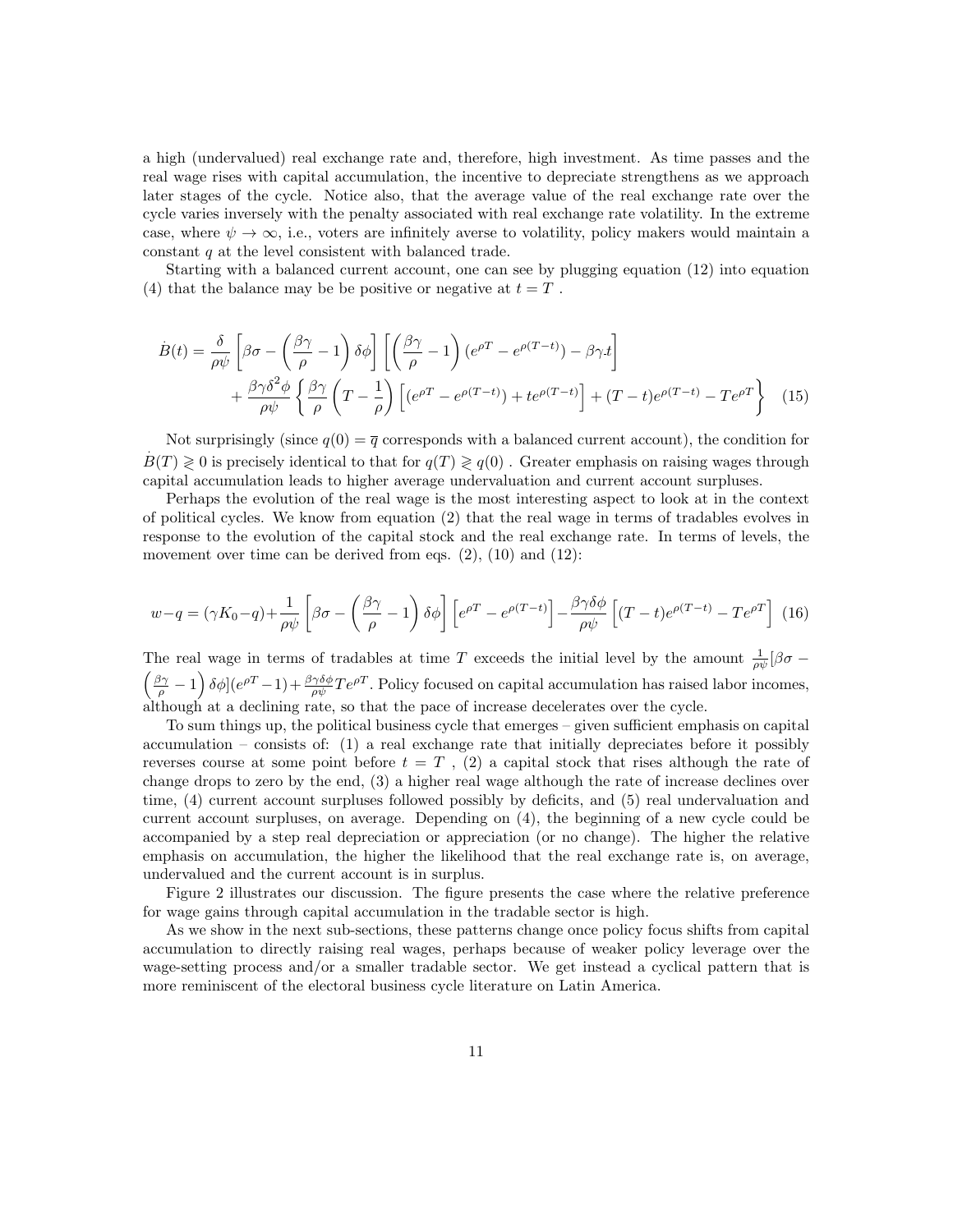

Figure 2: Time paths for various variables in the stylized "Asian" case. Panels (d), (e), and (f) are drawn for the case where φ is zero and  $\beta\gamma$  is relatively high.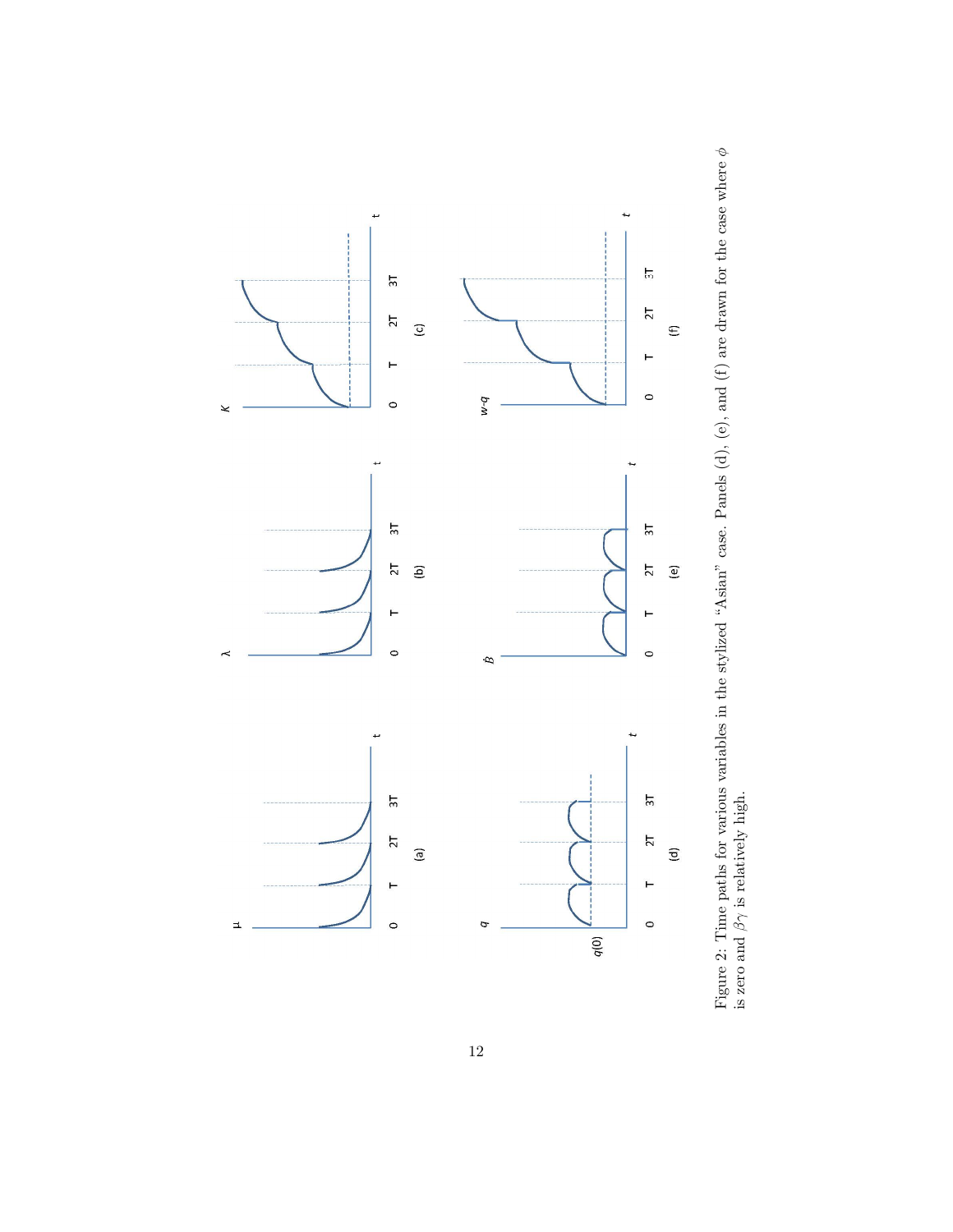#### 3.2 Latin America

Electoral considerations may have been different in major Latin American economies. In particular, lesser political control over the wage-setting process in the labor market, the weakness of the laborintensive manufacturing sectors, and the strength of urban labor unions may have shifted the focus of real exchange rate policy to directly boosting real wages (in terms of tradables) instead of going through the indirect route involving capital accumulation. Given this context, let's consider a somewhat different objective functional:

$$
V_L \equiv \int\limits_0^T \left[ \alpha (w - q) - \frac{\epsilon}{2} (q - \overline{q})^2 + \phi B \right] e^{\rho t} dt \tag{17}
$$

The main difference from the Asian case (see equation  $(1)$ ) is that:  $(1)$  the goal is to raise the real wage directly using the control variable, and (2) the concern is with real exchange rate volatility rather than labor cost volatility (that more directly affects investment). Again, the modified specification reflects the hypothesis that policy makers in Latin America have traditionally had less control over wage-setting in the industrial sector and that the pressure for rapid increases in urban wages has been stronger.

The wage specification according to equation (2) continues to apply and the constraints captured by eqs. (3) and (4) continue to hold, although in light of the historically greater salience of foreign asset trade in Latin America, I now incorporate debt service obligations and investment income in the current account. The modified equation of motion for foreign assets therefore becomes:

$$
\dot{B} = iB + \delta(q - \overline{q})\tag{18}
$$

where  $i$  is the (internationally given) real exchange rate and implicitly uncovered interest parity is assumed to hold with static expectations. Following the same steps as earlier yields the following first order conditions:

$$
q = \overline{q} + \frac{\beta \lambda + \delta \mu - \alpha}{\epsilon} \tag{19}
$$

$$
\dot{\lambda} = -\alpha \gamma + (\beta \gamma - \rho)\lambda \tag{20}
$$

$$
\dot{\mu} = -\phi - (i + \rho)\mu\tag{21}
$$

Notice that, unlike the Asian case, the real exchange rate depends now only on the shadow price but not the stock of capital. This difference is a significant driver of the results that we derive later regarding the trajectories of the real exchange rate and the current account. Specifically, as we show later, the real exchange rate appreciates throughout the cycle, and the average real exchange rate is unambiguously overvalued, on average.

Backward integration, along with the use of the terminal value conditions for the shadow prices yields:

$$
\mu(t) = \frac{\phi}{i+\rho} \left[ e^{(i+\rho)(T-t)} - 1 \right] \tag{22}
$$

$$
\lambda(t) = \frac{\alpha \gamma}{\beta \gamma - \rho} \left[ 1 - e^{-(\beta \gamma - \rho)(T - t)} \right]
$$
\n(23)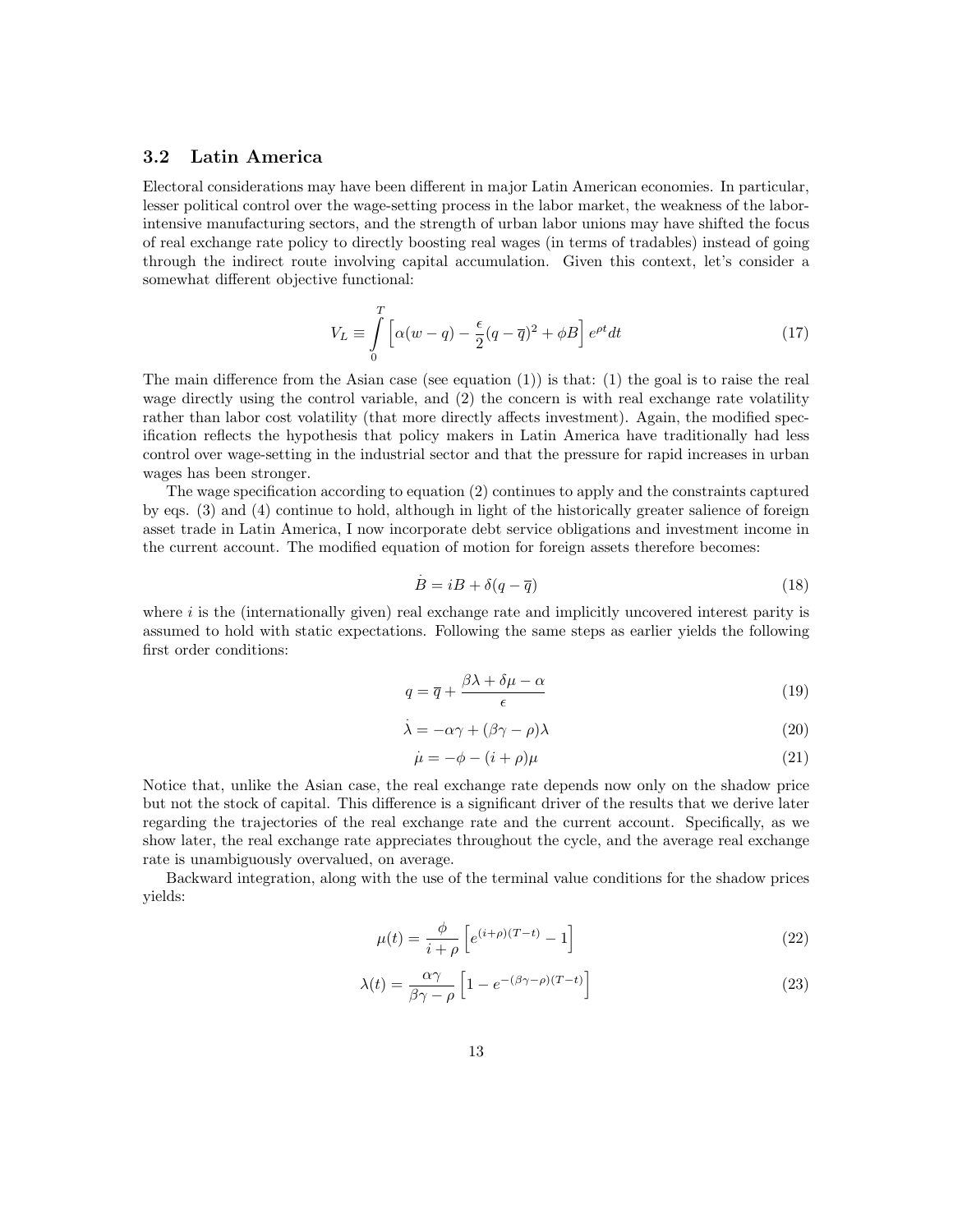Again, both shadow prices decline over time. A look at equation (19) reveals that q must also then decline (appreciate) over time. More formally, substituting the solutions for  $\mu$  and  $\lambda$  into equation (19) yields:

$$
q(t) = \left(\overline{q} - \frac{\alpha}{\epsilon}\right) + \frac{1}{\epsilon} \left\{ \frac{\beta \alpha \gamma}{\beta \gamma - \rho} \left[1 - e^{-(\beta \gamma - \rho)(T - t)}\right] + \frac{\delta \phi}{i + \rho} \left[e^{(i + \rho)(T - t)} - 1\right] \right\} \tag{24}
$$

The greater the weight given to the main target, i.e., the higher  $\alpha$ , the lower (i.e., more appreciated) the level of q along its trajectory. Notice the sharp contrast with the counterpart weight  $\sigma$ in the Asian case. How one pursues wage increases matters.

If we assume, as we did in the Asian case, an initially balanced current account, so that  $B(0) = 0$ , and the country is neither an international debtor or creditor to begin with, then  $q(0) = \overline{q}$ , and equation (24) can be re-scaled, for convenience, to:

$$
q(t) = \overline{q} - \frac{1}{\epsilon} \left\{ \frac{\beta \alpha \gamma}{\beta \gamma - \rho} \left[ e^{-(\beta \gamma - \rho)(T - t)} - e^{-(\beta \gamma - \rho)T} \right] + \frac{\delta \phi}{i + \rho} \left[ e^{(i + \rho)T} - e^{(i + \rho)(T - t)} \right] \right\}
$$
(25)

It can be easily demonstrated from here that  $q(T) < q(0)$ , and that the real exchange rate appreciates monotonically over the cycle. The average level of  $q$  is given by:

$$
\hat{q} = \overline{q} - \frac{1}{\epsilon T} \left\{ \frac{\beta \alpha \gamma}{\beta \gamma - \rho} e^{-(\beta \gamma - \rho)T} \left[ \frac{e^{(\beta \gamma - \rho)T} - 1}{\beta \gamma - \rho} - T \right] + \frac{\delta \phi}{i + \rho} e^{(i + \rho)T} \left[ \frac{e^{-(i + \rho)T} - 1}{i + \rho} + T \right] \right\}
$$
(26)

The expression in the curly brackets is positive. Thus, in contrast to the Asian case, the real exchange rate is unambiguously overvalued, on average, over the cycle.

Given the assumptions about the initial conditions, the trajectory of the net foreign asset position can be derived from eqs. (18) and (25).

$$
B(t) = -\frac{\delta}{\epsilon} \left\{ \frac{\beta \alpha \gamma}{\beta \gamma - \rho} \frac{i \left[ e^{(\beta \gamma - \rho)t} - 1 \right] + (\beta \gamma - \rho)(1 - e^{it})}{i(\beta \gamma - \rho - i)} e^{-(\beta \gamma - \rho)T} \frac{\delta \phi}{i + \rho} \frac{-(2i + \rho) + (i + \rho)e^{it} + ie^{-(i + \rho)t}}{i(2i + \rho)} e^{(i + \rho)T} \right\}
$$
(27)

The net foreign asset position monotonically deteriorates over time and is, therefore, lower at the end of the cycle. Differentiation of (27) with respect to time yields the evolution of the current account:

$$
\dot{B}(t) = -\frac{\delta}{\epsilon} \left[ \frac{e^{(\beta\gamma - \rho)t} - e^{it}}{\beta\gamma - \rho - i} \beta \alpha \gamma e^{-(\beta\gamma - \rho)T} + \frac{e^{it} - e^{-(i+\rho)t}}{2i + \rho} \delta \phi e^{(i+\rho)T} \right]
$$
(28)

The economy runs increasing current account deficits over the cycle. The higher the weight given to raising real wages (i.e., the greater  $\alpha$  is), the larger the deficits. Again, the contrast to the stylized Asian case, where an increase in  $\sigma$  coincides with larger current account surpluses, is clear.<sup>15</sup>

The evolution of the capital stock follows from eqs. (3) and (25).

<sup>&</sup>lt;sup>15</sup>See the discussion following equation (15).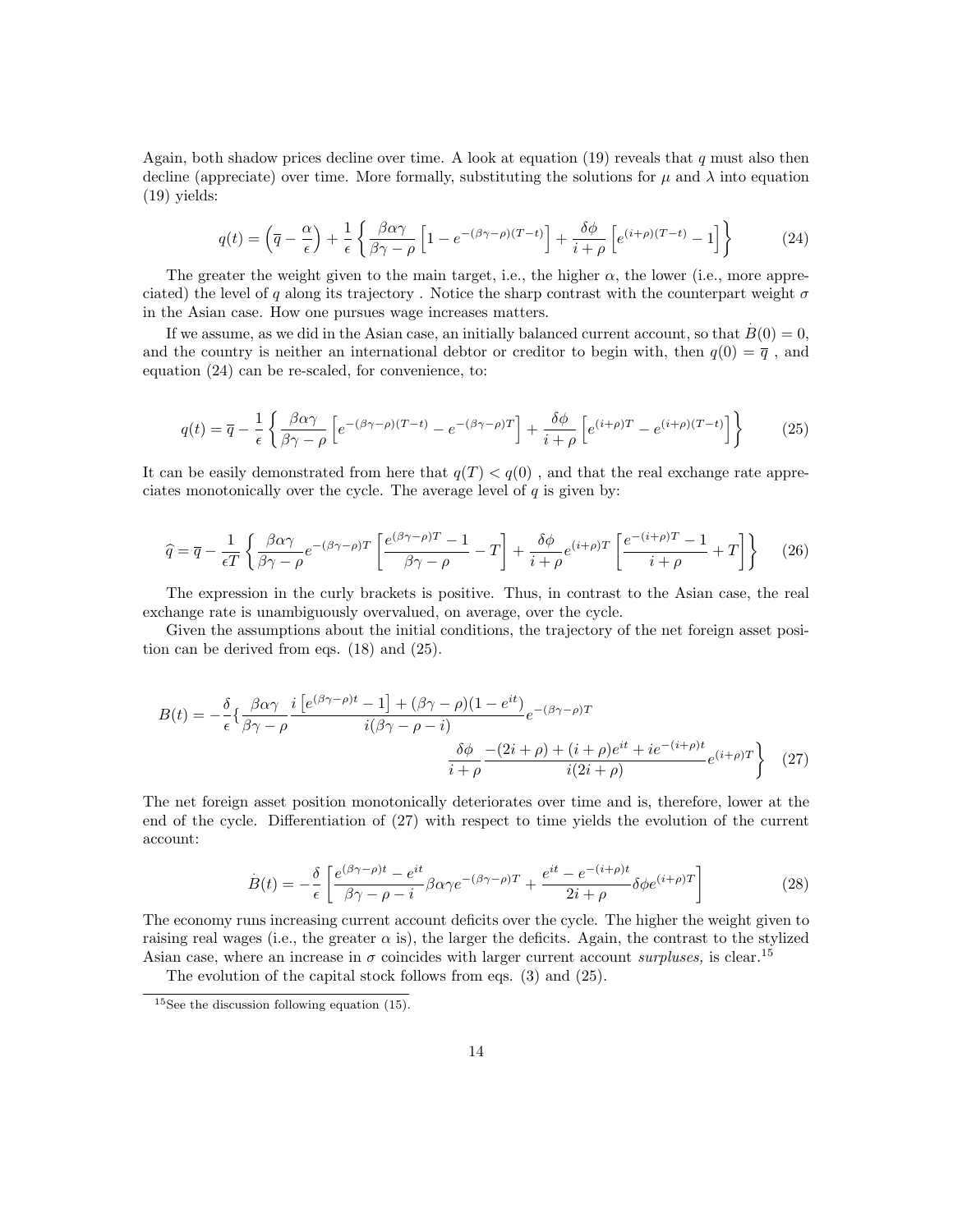$$
K(t) = K_0 - \left(K_0 - \frac{\overline{q}}{\gamma}\right) \left(1 - e^{-\beta \gamma t}\right) - \frac{1}{\epsilon} \left\{ \frac{\beta \alpha \gamma}{(\beta \gamma - \rho)} e^{-(\beta \gamma - \rho)T} \left[\frac{\beta \gamma e^{(\beta \gamma - \rho)t} + (\beta \gamma - \rho) e^{-\beta \gamma t} - (2\beta \gamma - \rho)}{\gamma (2\beta \gamma - \rho)} + \frac{\delta \phi}{(i + \rho)} e^{(i + \rho)T} \left[\frac{\beta \gamma \left(1 - e^{-(i + \rho)t}\right) - (i + \rho)(1 - e^{-\beta \gamma t})}{\gamma (\beta \gamma - i - \rho)}\right] \right\}
$$
(29)

1

The capital stock at the end of the cycle is below its initial level unless the level of  $q$  required to maintain a balanced current account is very high (i.e., unless  $\bar{q} >> K_0$ ).<sup>16</sup> In this latter case the corresponding initial real wage is low enough to ensure positive investment. Also, the level of the capital stock is higher the lower the weight assigned to real wages and the higher the aversion to real exchange rate volatility around its benchmark level. The intuition is straightforward. Electoral considerations encourage appreciation over time in order to maintain a higher real wage. The stronger this consideration, the lower (appreciated) the path of  $q$ , and the more negatively capital accumulation is affected. The desire for appreciation, however, is tampered by the desire to avoid volatility. The stronger the latter desire, the less overvalued the exchange rate is, and hence the less the decline in capital accumulation over the cycle.

The evolution of the real wage in terms of tradables is influenced by the movements of both  $q$ and  $K$  over time. Formally, from eqs.  $(25)$  and  $(29)$ :

$$
w(t) - q(t) = (\gamma K_0 - \overline{q}) e^{-\beta \gamma t} - \frac{1}{\epsilon} \left\{ \beta \alpha \gamma e^{-(\beta \gamma - \rho)T} \left[ \frac{e^{-\beta \gamma t} - e^{(\beta \gamma - \rho)t}}{2\beta \gamma - \rho} \right] + \delta \phi e^{(i+\rho)T} \left[ \frac{e^{-\beta \gamma t} - e^{-(i+\rho)t}}{\beta \gamma - i - \rho} \right] \right\}
$$
(30)

The real wage at the end of the cycle exceeds the initial one if the initial real wage,  $\gamma K_0 - \bar{q}$ , is sufficiently low. Alternatively, if the initial real wage,  $\gamma K_0 - \overline{q}$ , is sufficiently high, the resulting capital decumulation and unemployment will lead to a lower real wage at the end of the cycle. Not surprisingly, a high  $\alpha$ , i.e., a greater policy emphasis on raising real wages, tilts the likelihood in favor of a higher real wage at any given time t.

To summarize, the political business cycle emerging from the stylized Latin American case involves: (1) a real exchange rate that appreciates throughout the cycle, (2) a capital stock that may or may not rise, depending on initial conditions, (3) possibly a higher real wage although the rate of increase declines over time, (4) current account deficits throughout the cycle. The latter result means that the beginning of a new cycle will have be accompanied by a step real depreciation to restore the current account balance. In striking contrast to the earlier stylized Asian case, the greater the emphasis on raising the real wage (now through appreciation rather than accumulation), the greater the likelihood that the real exchange rate is, on average, overvalued and the current account is in deficit.

Figure 3 illustrates the discussion in this section. The figure presents the case where the initial real wage is low enough so that investment is positive at  $t = 0$ .

<sup>&</sup>lt;sup>16</sup>Note that the term in the curly parentheses in equation (29) is positive. Note also that, in the case where  $\bar{q}$  >> K<sub>0</sub>, the jump devaluation required at the beginning of the cycle will be very high to restore current account balance.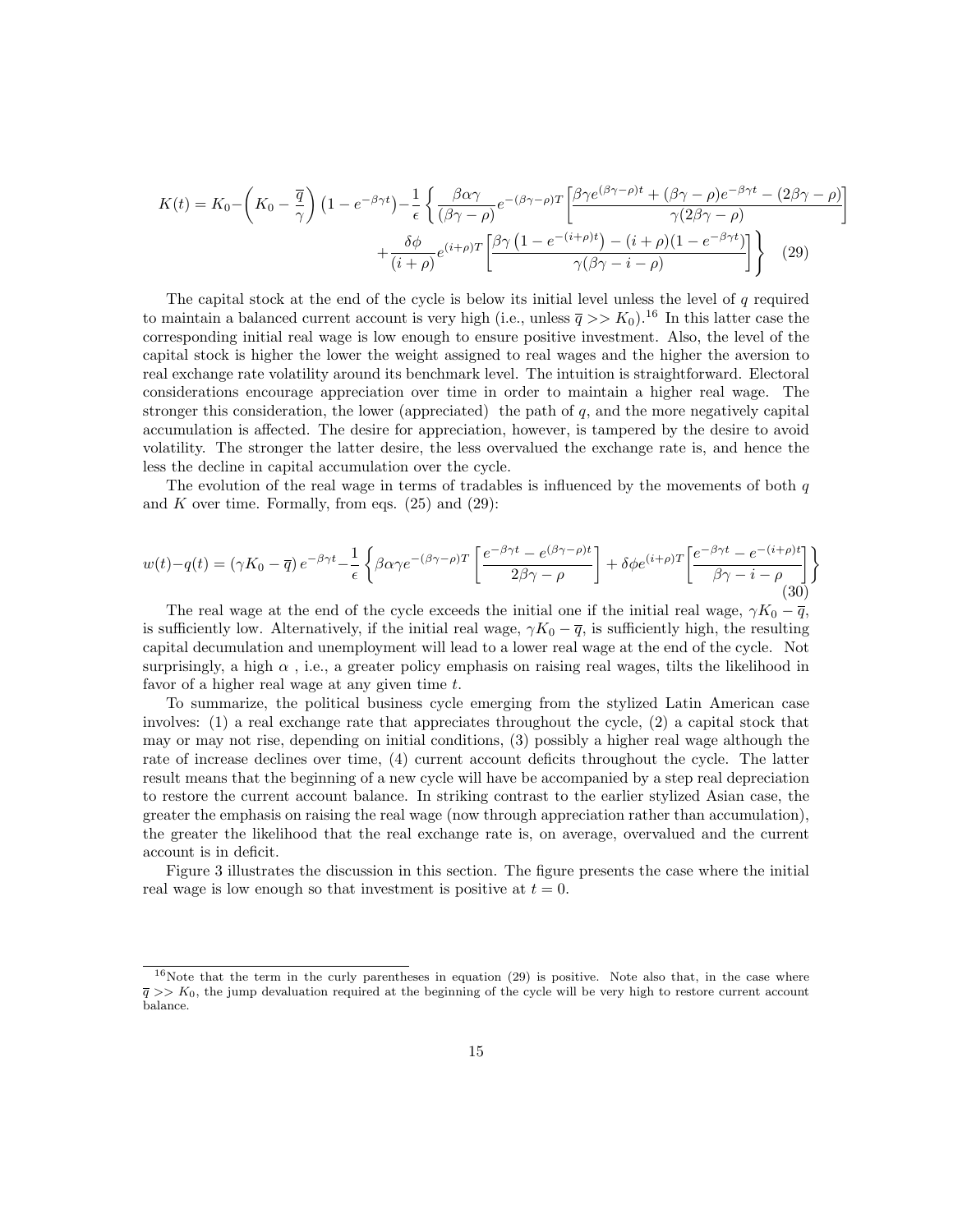

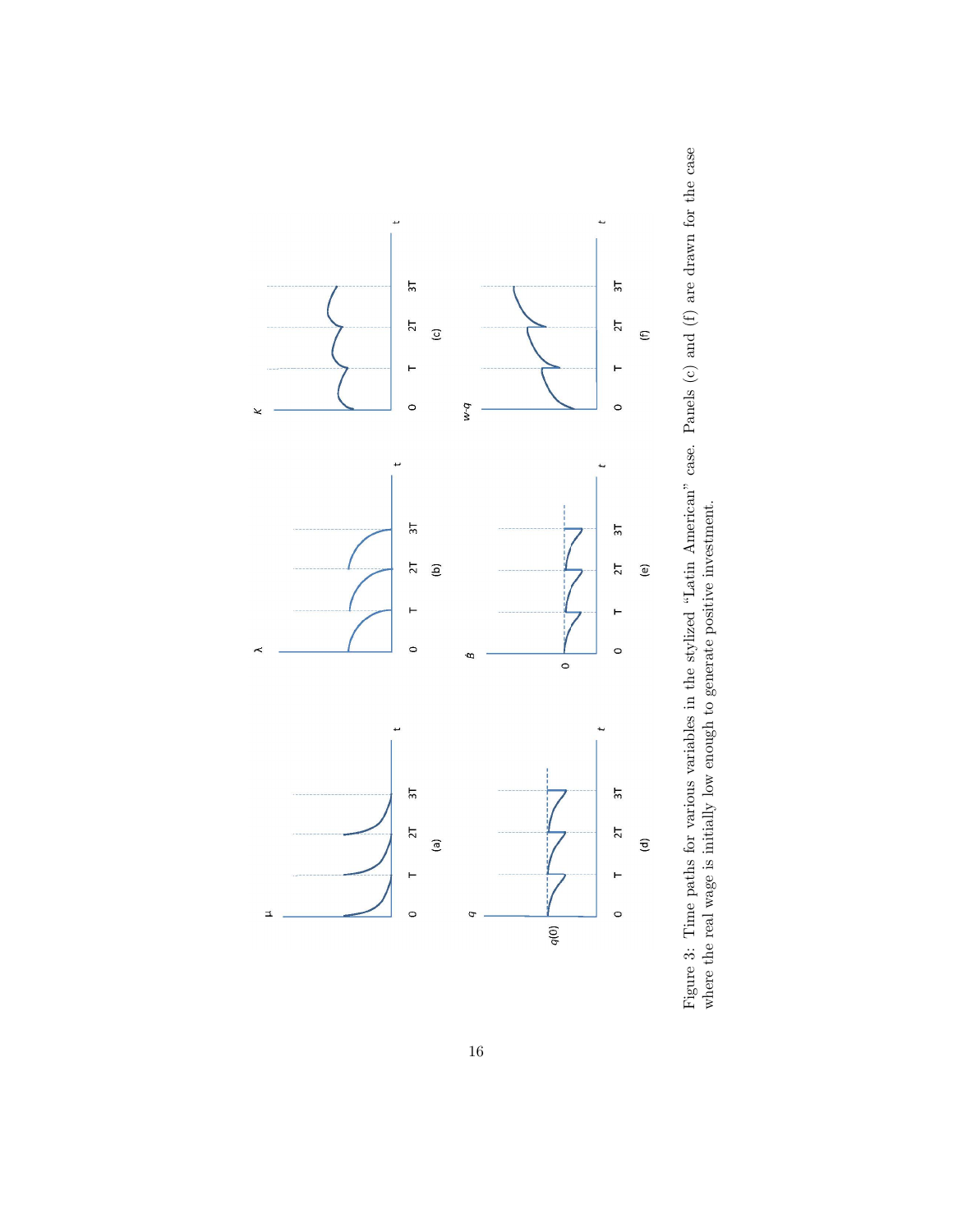## 4 Concluding Remarks

Over two decades ago, Pick and Vollrath [1994] observed that, "[I]n developing countries, exchange rates are overvalued." Political business cycle literature has yielded insights into the underlying reasons. This begs the question: why has exchange rate policy in some countries appeared to have been much better at providing relative price signals conducive to industrialization? Why do the characteristics of political cycles appear to differ between major East Asian and Latin American economies? This paper attempts to provide some answers based on policy choices in response to voter preferences, as shaped by economic structure and historical experience. There is substantial empirical evidence from major Latin American countries that these experience real exchange rate cycles, often with a step depreciation after an election followed by consistent overvaluation and current account deficits in an attempt to keep real wages high in the lead up to the next elections. Some studies of the East and Southeast Asian countries that have rapidly industrialized in recent decades, on the other hand, find a markedly different pattern, involving undervaluation, high investment, and current account surpluses over the course of the political business cycle, followed by appreciations around elections.

I formally derive these patterns with the help of formal models that capture some stylized features of Latin American and Asian manufacturing economies. The results suggest that a major difference between the two regions may lie in the approach to achieving politically favorable labor market outcomes. Unlike Latin America, the focus in Asia may have been on indirectly raising wages through capital accumulation in the tradable/manufacturing sector, and this may have generated the differences observed in the behavior of real exchange rates, the current account balance, and investment over the course of their respective political cycles. The findings here are suggestive, needless to add, and much more careful empirical work will have to be done before one can draw strong conclusions about the relevance of the theoretical results derived.

## 5 Appendix: A Simple Model of Wage Determination

Consider a stylized economy with two sectors, a tradable one, or the T -sector, and a non-tradable one, the N -sector. The N -sector uses labor only and the output of the non-tradable good  $Y_N$ is given while the tradable sector employs labor and capital too produce using a fixed coefficients technology.

$$
Y_N = \overline{Y}_N \tag{31}
$$

$$
Y_T = \min(K, L_T) \tag{32}
$$

so that,

$$
L_T = K \tag{33}
$$

The consumption of the two goods is determined by preferences of the Cobb-Douglas form:

$$
\frac{C_N}{C_T} = \frac{1 - \kappa}{\kappa} q \tag{34}
$$

Investment is a function of the profit rate: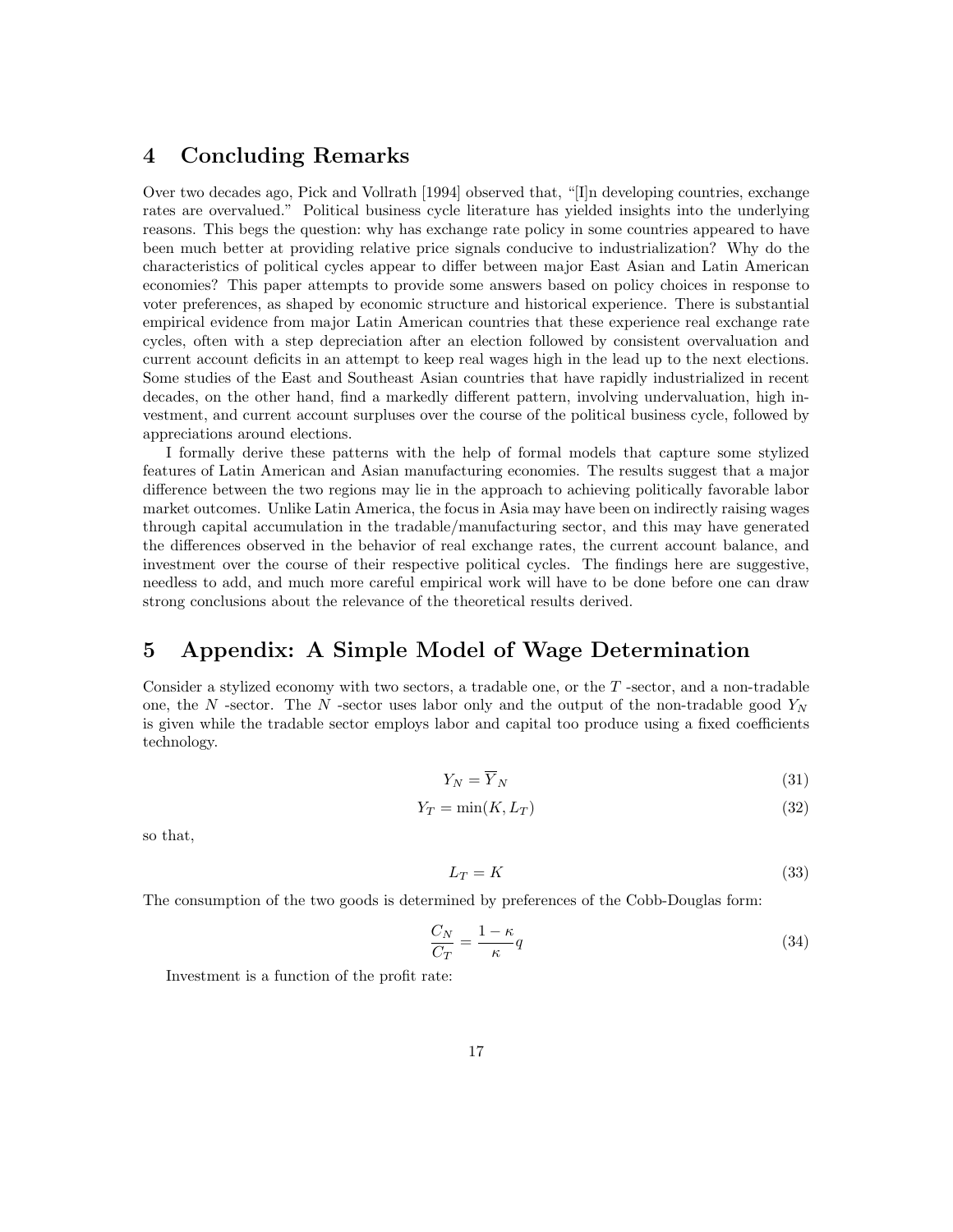$$
I = f\left(\frac{eP_T Y_{T-WL_T}}{eP_T K_T}\right) = f\left(1 - \frac{w}{q}\right)
$$
\n(35)

Thus, investment varies inversely with w and positively with  $q$ . The real wage in terms of nontradables is determined by the average income in the  $N$  -sector, i.e., the fallback position for  $T$ -sector workers. Denoting the total (constant) labor force by  $L$  and employing equation (33):

$$
w = \frac{\overline{Y}_N}{L - L_T} \tag{36}
$$

Finally, the  $N$ -sector clearing condition is given by:

$$
Y_N = C_N \tag{37}
$$

There are 7 unknowns ( $Y_N$ ,  $C_N$ ,  $Y_T$ ,  $C_T$ ,  $L_T$ ,  $I$ ,  $w$ ) and seven equations (the real exchange rate is determined by the optimal control path). Under these condition,  $w$  is a positive function of the state variable K and the constant  $\overline{Y}_N$ , and a negative function of L.

#### References

- Alberto Alesina. Macroeconomic policy in a two-party system as a repeated game. Quarterly Journal of Economics, 102(3):651678, August 1987.
- Alberto Alesina, Gerald D. Cohen, and Nouriel Roubini. Electoral business cycle in industrial democracies. European Journal of Political Economy, 9(1):1–23, 1993.
- Marco Bonomo and Cristina Terra. The political economy of exchange rate policy in brazil: 1964- 1997. Research Department Publications 3065, Inter-American Development Bank, Research Department, 1999.
- Marco Bonomo and Cristina Terra. Elections and exchange rate policy cycles. *Economics and* Politics, 17:151–176, 2005.
- Adi Brender and Allan Drazen. Political budget cycles in new versus established democracies. Journal of Monetary Economics, 52(7):1271–1295, October 2005.
- Rodolfo Cermeno, Robin Grier, and Kevin Grier. Elections, exchange rates and reform in latin america. Journal of Development Economics, 92(2):166–174, 2010.
- Henry Chappell and William R Keech. Party differences in macroeconomic policies and outcomes. American Economic Review, 76(2):71–74, 1986.
- Allan Drazen. The political business cycle after 25 years. In Ben S. Bernanke Kenneth Rogoff, editor, NBER Macroeconomics Annual 2000, Volume 15, NBER Chapters, pages 75–138. National Bureau of Economic Research, Inc, Massachusetts, July 2001.
- Allan Drazen and Marcela Eslava. Electoral manipulation via voter-friendly spending: Theory and evidence. Journal of Development Economics, 92(1):39-52, 2010.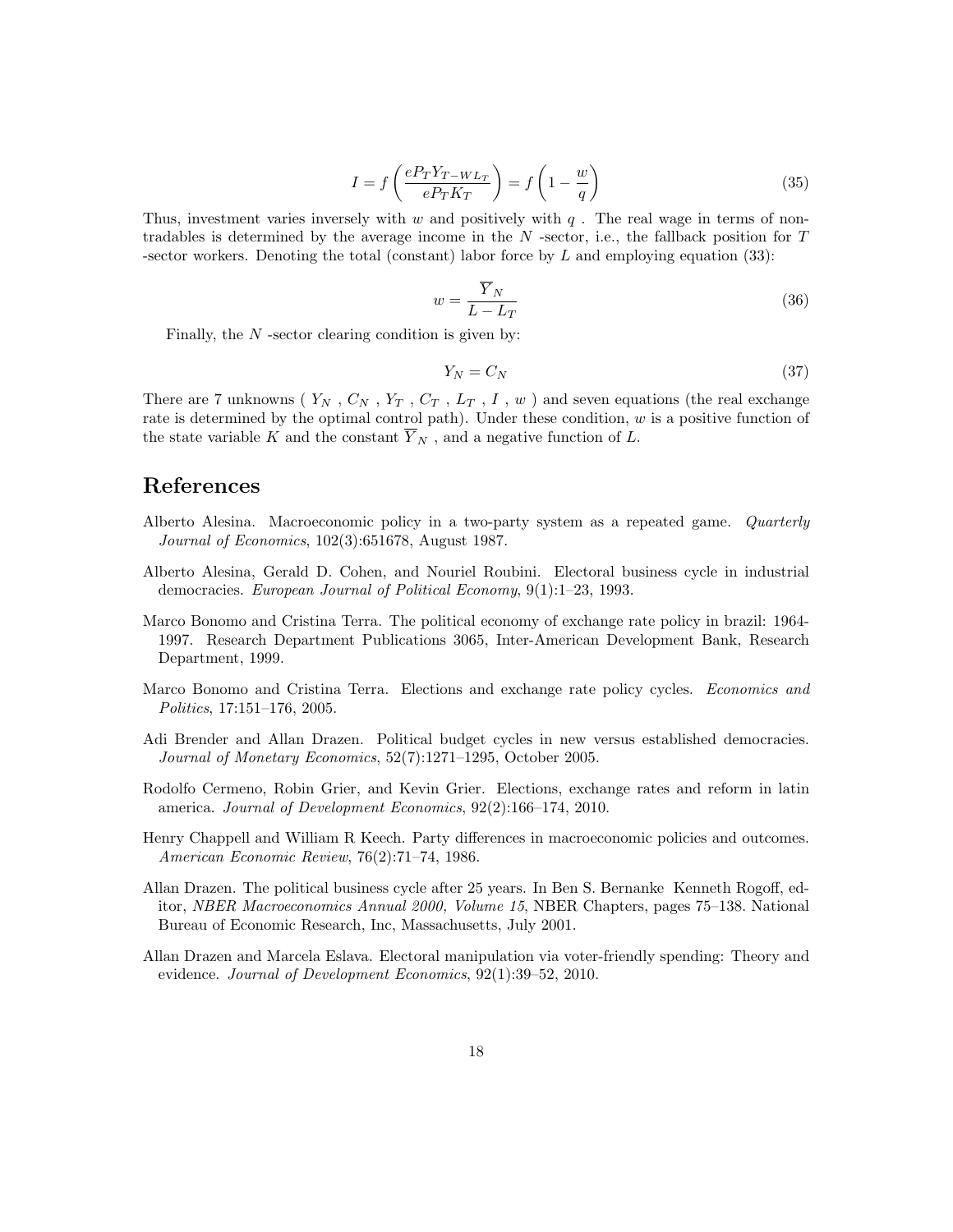- Christopher J. Ellis and Mark Thoma. The implications for an open economy of partisan political business cycles: Theory and evidence. European Journal of Political Economy, 11(4):635–651, 1996.
- Jeffry Frieden and Lawrence Broz. The political economy of exchange rates. In Barry Weingast and Donald Wittman, editors, *Oxford Handbook of Political Economy*. Oxford University Press, Oxford, 2006.
- Jeffry Frieden, Piero Ghezzi, and Ernesto Stein. Politics and Exchange Rates: A Cross-Country Approach to Latin America. Johns Hopkins University Press, Baltimore, 2001. URL http://EconPapers.repec.org/RePEc:idb:wpaper:3119.
- Jeffry A. Frieden. Currency Politics: The Political Economy of Exchange Rate Policy. Princeton University Press, Princeton, NJ, 2015. ISBN 9780691164151.
- Gang Guo. China's local political budget cycles. American Journal of Political Science, 53(3): 621–632, 2009.
- Martin Guzman, Jose A. Ocampo, and Joseph Stiglitz. Real exchange rate policies for economic development. Working Paper 23868, National Bureau of Economic Research, Cambridge, Massachusetts, 2017.
- Douglas A. Hibbs. Political parties and macroeconomic policy. American Political Science Review, 71(04):1467–1487, 1977.
- Sainan Huang and Cristina Terra. Exchange rate populism. Economics and Politics, 28(1):105–132, 2016.
- Fabio Alvim Klein and Sergio Sakurai. Term limits and political budget cycles at the local level: evidence from a young democracy. European Journal of Political Economy,  $37(C)$ :21–36, 2015.
- Assar Lindbeck. Stabilization policy in open economies with endogenous politicians. American Economic Review, 66(2):1–19, 1976.
- William D. Nordhaus. The political business cycle. Review of Economic Studies,  $42(2):169-190$ , 1975.
- A. Pasco-Fonte and P. Ghezzi. Exchange rates and interest groups in Peru, 1950-1996. In The Currency Game: Exchange Rate Politics in Latin America, pages 249–. 2001.
- T. Persson and G.E. Tabellini. Macroeconomic Policy, Credibility and Politics. Harwood Academic Publishers, Switzerland, 1990. ISBN 9783718650293.
- Daniel H Pick and Thomas L Vollrath. Real exchange rate misalignment and agricultural export performance in developing countries. Economic Development and Cultural Change, 42(3):555– 571, April 1994.
- Arslan Razmi, Martin Rapetti, and Peter Skott. The real exchange rate and economic development. Structural Change and Economic Dynamics, 23(1):151–69, March 2012.
- Dani Rodrik. The real exchange rate and economic growth. Brookings Papers on Economic Activity, 2:365–439, 2008.